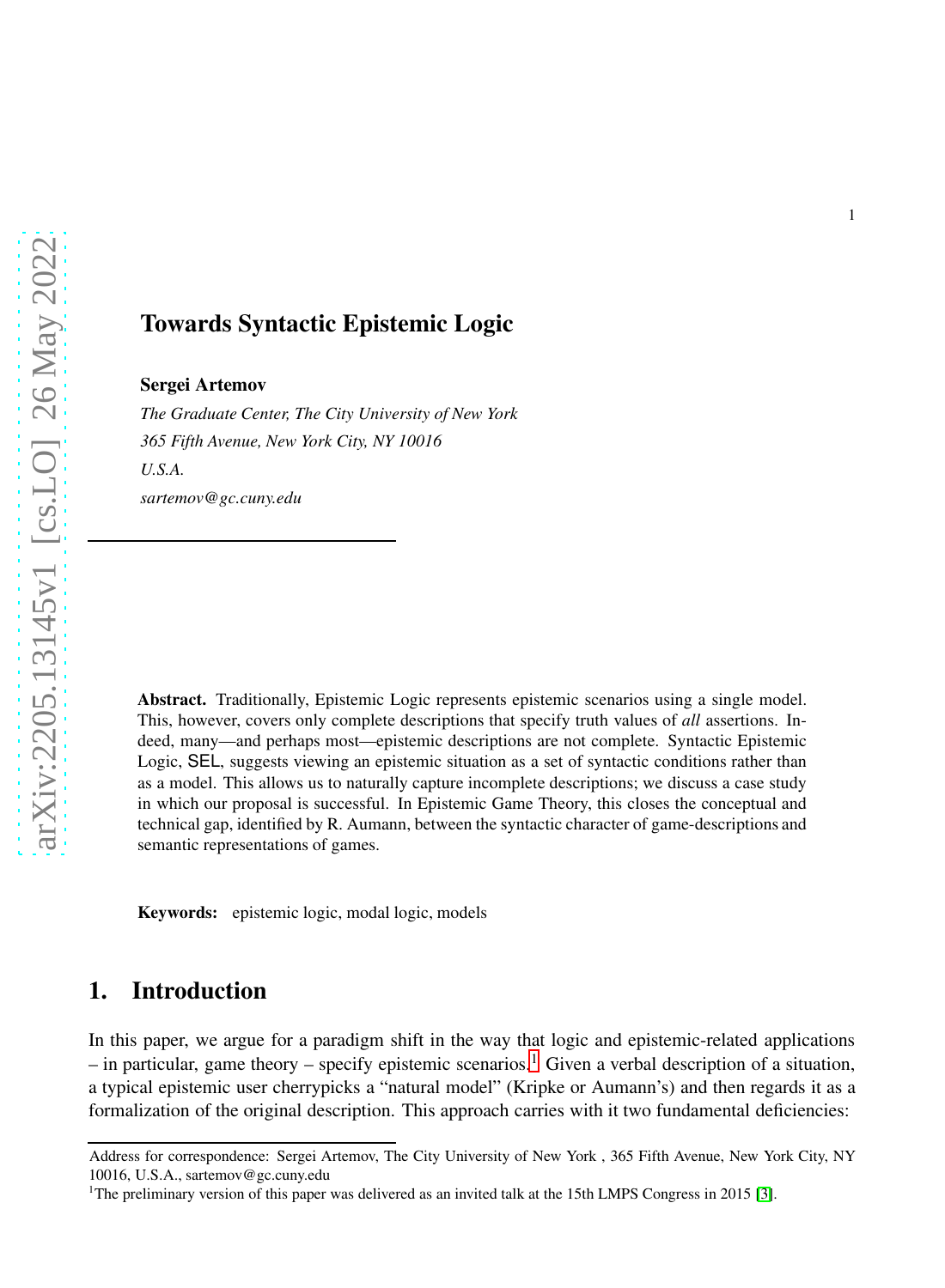I. It covers only complete descriptions, whereas many (intuitively most) epistemic sit-uations are partially described and cannot be adequately specified by a single model.<sup>[2](#page-1-0)</sup>

II. The traditional epistemic reading of Kripke/Aumann models requires common knowledge of the model which restricts their generality and utility even further.

### 1.1. Overspecification

A typical case of (I) is the overspecification problem. Consider the following description:

<span id="page-1-1"></span>*A tossed coin lands heads up. Alice sees the coin, Bob does not.* (1)

Students in an epistemic logic class normally produce a Kripke S5-model of this situation as in Figure 1

> $1_V$   $R_B$  2 h  $\neg h$  $R_B$  $R_{A,B}$   $R_{A,B}$  $\bullet$   $\lt$   $\qquad$   $\qquad$   $\qquad$   $\qquad$   $\qquad$   $\qquad$   $\qquad$   $\qquad$   $\qquad$   $\qquad$   $\qquad$   $\qquad$   $\qquad$   $\qquad$   $\qquad$   $\qquad$   $\qquad$   $\qquad$   $\qquad$   $\qquad$   $\qquad$   $\qquad$   $\qquad$   $\qquad$   $\qquad$   $\qquad$   $\qquad$   $\qquad$   $\qquad$   $\qquad$   $\qquad$   $\qquad$   $\qquad$   $\qquad$   $\qquad$

> > Figure 1. Model  $M_1$ .

In this model, there are two possible worlds 1 and 2, arrows represent indistinguishability relations  $R_A$  and  $R_B$  between worlds, h is a propositional letter for "*heads*," and node 1 represents the real world at which h holds.

 $\mathcal{M}_1$  is a model of [\(1\)](#page-1-1) which, however, overspecifies [\(1\)](#page-1-1): in this model there are propositions which are true but do not follow from [\(1\)](#page-1-1), e.g.,

- $K_A\neg K_B h$  Alice knows that Bob does not know  $h$ <sup>[3](#page-1-2)</sup>,
- $\mathbf{K}_B(\mathbf{K}_A h \vee \mathbf{K}_A \neg h)$  *Bob knows that Alice knows whether h*;
- *etc.*

We will see in Section [4](#page-5-0) that scenario [\(1\)](#page-1-1) "as is" does not have a single-model specification at all.

In a situation in which an epistemic scenario is described syntactically but formalized as a model, a completeness analysis relating these two modes is required. For example, the Muddy Children puzzle is given syntactically but then presented as a model tacitly presumed to be commonly known (cf. [\[14,](#page-17-0) [16,](#page-17-1) [17,](#page-17-2) [18,](#page-17-3) [19\]](#page-17-4)). In Section [5,](#page-9-0) we show that this choice of a specifying model can be justified. However, the Muddy Children case is a fortuitous exception: see Sections [5](#page-9-0) and [6](#page-13-0) for more epistemic scenarios without single model specifications.

Existing approaches to mitigate overspecification include

<span id="page-1-0"></span> $\overline{a}$ Epistemic logicians have been mostly aware of (I) but this did not stop the wide spread culture of identifying an epistemic scenario with a single Kripke model (or Aumann structure in Game Theory).

<span id="page-1-2"></span> ${}^{3}$ K<sub>A</sub> and K<sub>B</sub> are knowledge modalities for Alice and Bob.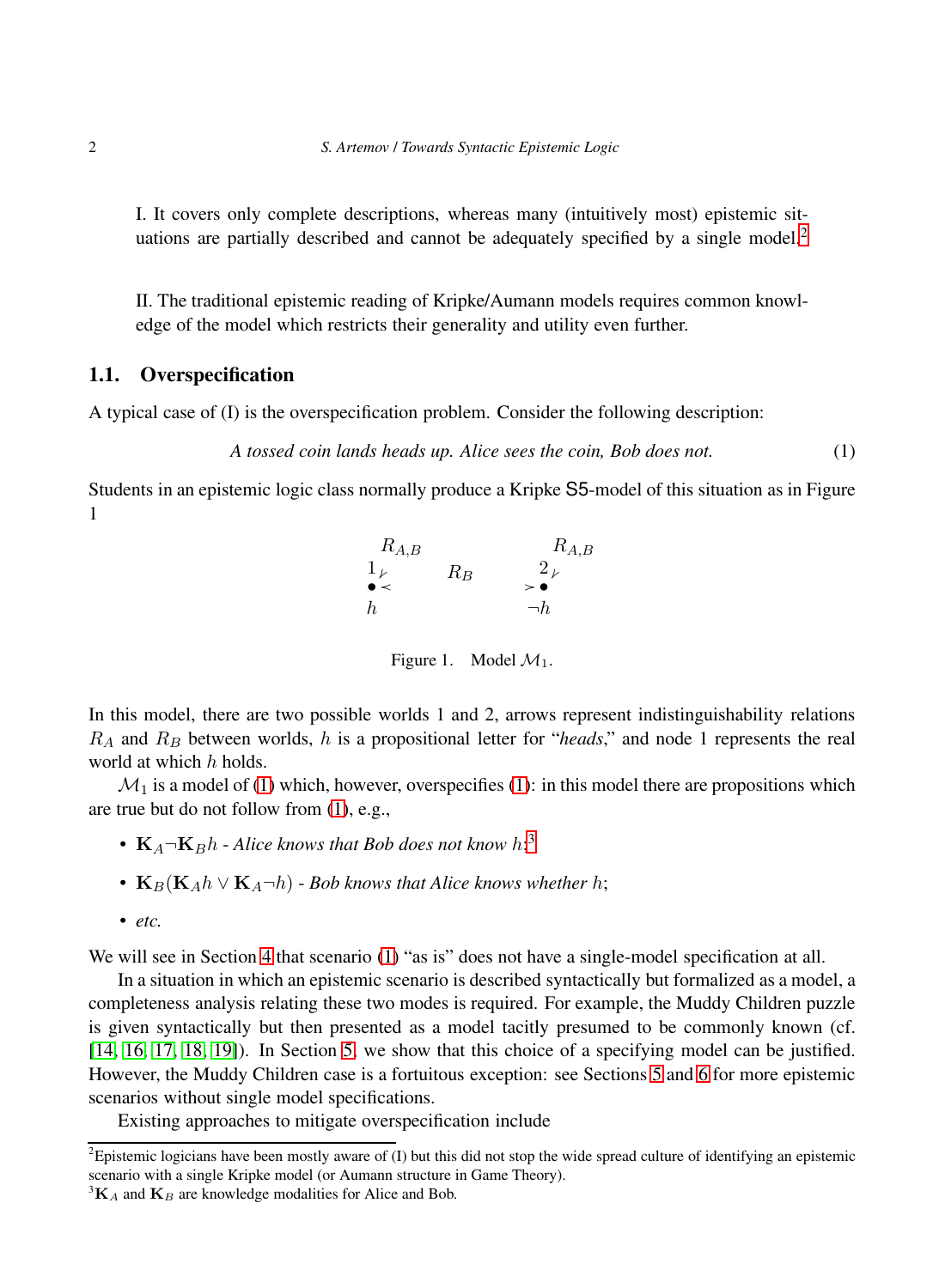• Supervaluations: given a syntactically defined situation  $S$ , assume

*"*F *holds in* S*" iff "*F *is true in all models of* S*."*

This approach has been dominant in mathematical logic with formal theories as "situations," and it manifests itself in Gödel's Completeness Theorem.

• Non-standard truth values: Kleene three-valued logic or other, more exotic ways of defining truth values. This approach has generated mathematically attractive models, but it has neither dethroned the supervaluation tradition in mathematical logic, nor changed the ill-founded "natural model culture" in epistemology.

Here we explore the supervaluation approach in epistemology by representing epistemic scenarios in a logical language syntactically and considering the whole class of the corresponding models, not just one cherrypicked model. This also eliminates problem (II).

# 2. What is Syntactic Epistemic Logic?

The name *Syntactic Epistemic Logic* was suggested by Robert Aumann (cf. [\[9\]](#page-16-1)) who identified the conceptual and technical gap between the syntactic character of game descriptions and the predominantly semantic way of analyzing games via relational/partition models.

Suppose the initial description  $\mathcal I$  of an epistemic situation is syntactic in a natural language. The long-standing tradition in epistemic logic and game theory is then to proceed to a specific epistemic model  $\mathcal{M}_{\mathcal{I}}$ , and take the latter as a mathematical definition of  $\mathcal{I}$ :

<span id="page-2-1"></span>
$$
in formal description \mathcal{I} \Rightarrow "natural model" \mathcal{M}_{\mathcal{I}}.
$$
 (2)

Hidden dangers lurk within this process: a syntactic description  $\mathcal I$  may have multiple models and picking one of them (especially declaring it common knowledge) is not generally sound. Furthermore, if we seek an exact specification, then only deductively complete scenarios can be represented (cf. Theorem [4.3\)](#page-8-0). Epistemic scenarios outside this group, which include situations with asymmetric and less-than-common knowledge (e.g., mutual knowledge) of conditions, do not have single-model presentations, but can be specified and handled syntactically.

Through the framework of *Syntactic Epistemic Logic*, SEL, we suggest making the syntactic formalization  $S_{\mathcal{I}}$  a formal definition of the situation described by  $\mathcal{I}$ :

<span id="page-2-0"></span>
$$
description \mathcal{I} \Rightarrow syntactic formalization \mathcal{S}_{\mathcal{I}} \Rightarrow all \ of \mathcal{S}_{\mathcal{I}}' \text{ is models.}
$$
 (3)

The first step from  $I$  to  $S_I$  is formalization and it has its own subtleties which we will not analyze here.

The SEL approach [\(3\)](#page-2-0), we argue, encompasses a broader class of epistemic scenarios than a semantic approach [\(2\)](#page-2-1). In this paper, we provide motivations and sketch basic ideas of Syntactic Epistemic Logic. Specific suggestions of general purpose formal systems is a work in progress, cf. [\[4\]](#page-16-2).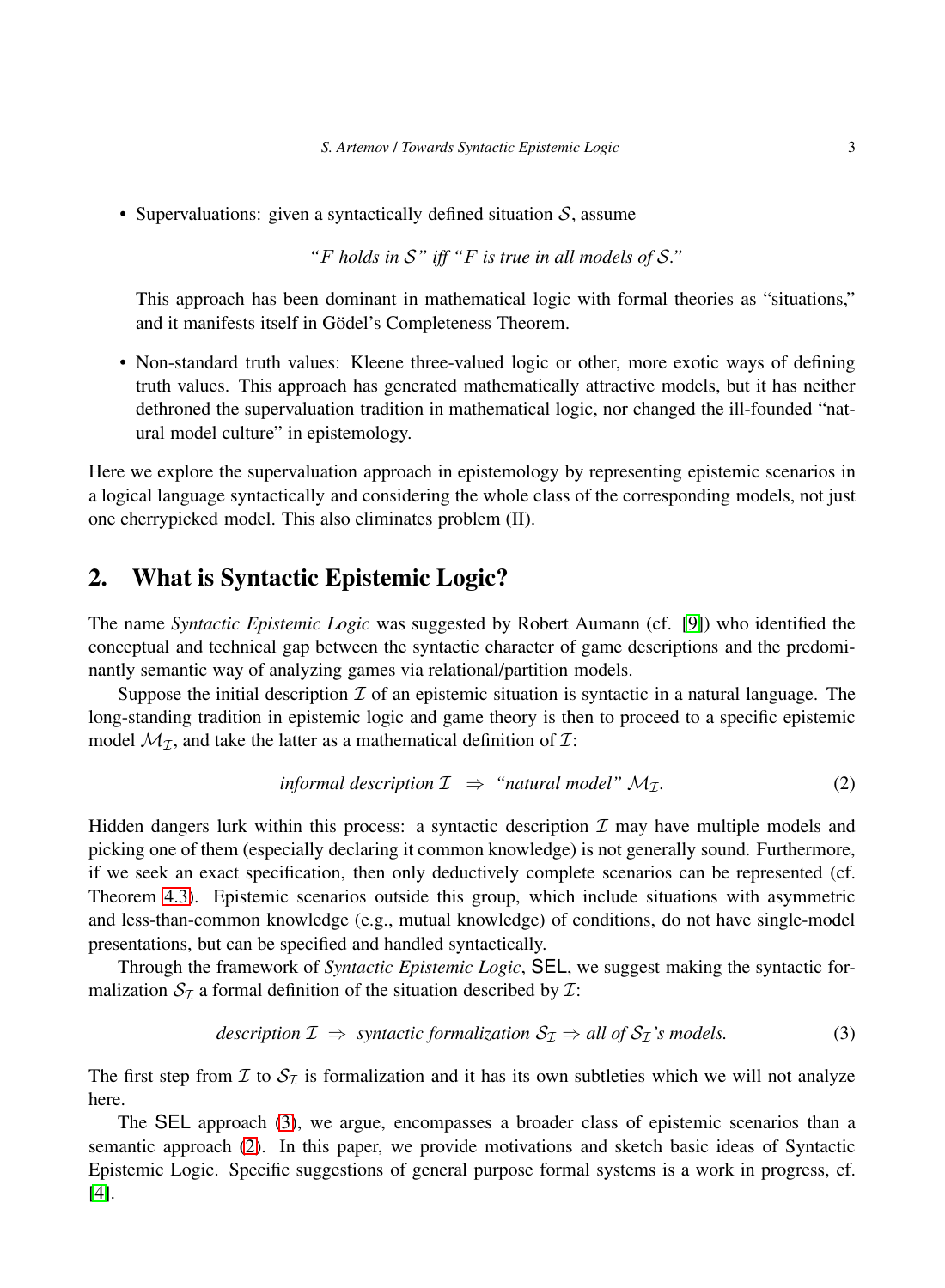SEL provides a more balanced view of the epistemic universe as being comprised of two inseparable entities, syntactic and semantic. Such a dual view of objects is well-established in mathematical logic where the syntactic notion of a formal theory is supplemented by the notion of a class of all its models. One could expect equally productive interactions between syntax and semantics in epistemology as well.

The definition of a game with epistemic conditions, cf. [\[6,](#page-16-3) [7\]](#page-16-4), was originally semantic in a single-model format. In more recent papers (cf. [\[1,](#page-16-5) [9\]](#page-16-1)), Aumann acknowledges the deficiencies of purely semantic formalizations and asks for some kind of "syntactic epistemic logic" to bridge a gap between the syntactic character of game descriptions and the semantic way of analyzing games.

In this paper, we look at extensive games; the syntactic epistemic approach to strategic games has been tried in [\[2\]](#page-16-6). However, neither of these papers considers Epistemic Game Theory in its entirety, including probabilistic belief models, cf. [\[12\]](#page-16-7); we leave this for future studies.

## 3. Logical postulates and derivations

We consider the language of classical propositional logic augmented by modalities  $K_i$ , for agent i's knowledge,  $i = 1, 2, \ldots, n$ . For the purposes of this paper, we consider the usual "knowledge" postulates" (cf. [\[10,](#page-16-8) [13,](#page-17-5) [14,](#page-17-0) [16,](#page-17-1) [19\]](#page-17-4)) corresponding to the multi-agent modal logic  $55<sub>n</sub>$ <sup>[4](#page-3-0)</sup>

- classical logic postulates and rule *Modus Ponens*  $A, A \rightarrow B \vdash B$ ;
- distributivity:  $\mathbf{K}_i(A \rightarrow B) \rightarrow (\mathbf{K}_i A \rightarrow \mathbf{K}_i B);$
- reflection:  $\mathbf{K}_i A \rightarrow A$ :
- positive introspection:  $\mathbf{K}_i A \rightarrow \mathbf{K}_i \mathbf{K}_i A;$
- negative introspection:  $\neg K_iA \rightarrow K_i\neg K_iA;$
- necessitation rule:  $\vdash A \Rightarrow \vdash \mathbf{K}_i A$ .

A derivation in  $55<sub>n</sub>$  is a derivation from  $55<sub>n</sub>$ -axioms by  $55<sub>n</sub>$ -rules (*Modus Ponens* and necessitation). The notation

<span id="page-3-1"></span>
$$
\vdash A \tag{4}
$$

is used to represent the fact that A is derivable in  $S5_n$ .

### 3.1. Derivations from hypotheses

For a given set of formulas Γ (here called "hypotheses" or "assumptions") we consider *derivations from* Γ: assume all S5n-theorems, Γ, and use classical reasoning (rule *Modus Ponens*). The notation

<span id="page-3-2"></span>
$$
\Gamma \vdash A \tag{5}
$$

<span id="page-3-0"></span><sup>&</sup>lt;sup>4</sup>The same approach works for other epistemic modal logics.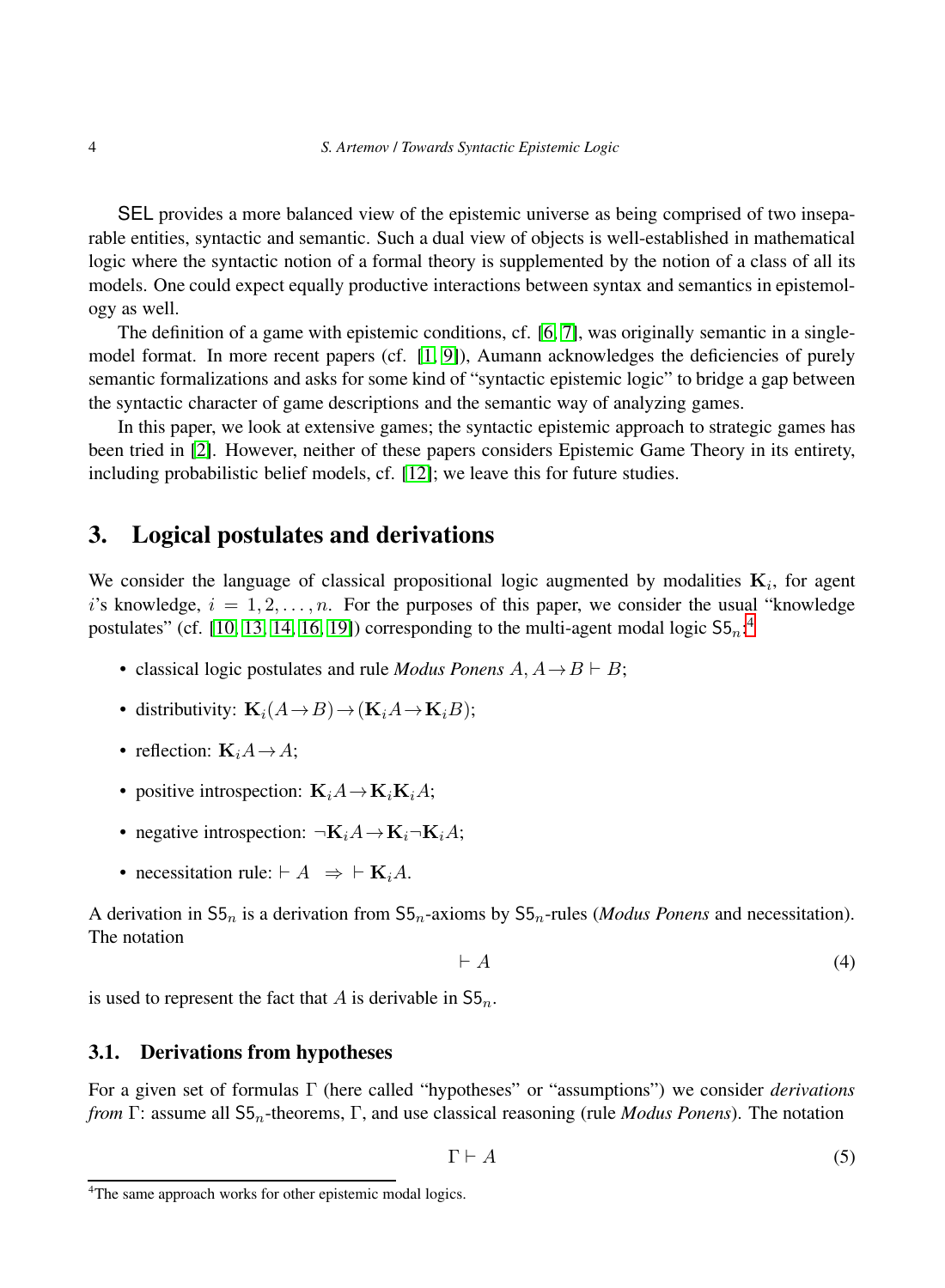#### represents A *is derivable from* Γ.

It is important to distinguish the role of necessitation in reasoning without assumptions [\(4\)](#page-3-1) and in reasoning from a nonempty set of assumptions [\(5\)](#page-3-2). In [\(4\)](#page-3-1), necessitation can be used freely: what is derived from logical postulates ( $\vdash A$ ) is known ( $\vdash K_iA$ ). In [\(5\)](#page-3-2), the rule of necessitation is not postulated: if A follows from a set of assumptions Γ, we cannot conclude that A is known, since Γ itself can be unknown. However, for some "good" sets of assumptions Γ, necessitation is a valid rule (cf.  $\Gamma_3$  from Example [4.2,](#page-7-0) MC<sub>n</sub> from Section [5\)](#page-9-0).

**Example 3.1.** If we want to describe a situation in which proposition m is known to agent 1, we consider the set of assumptions Γ:

$$
\Gamma = \{ \mathbf{K}_1 m \}.
$$

From this Γ, by reflection principle  $\mathbf{K}_1m \to m$  from  $\mathsf{S5}_n$ , we can derive m,

 $\Gamma \vdash m$ .

Likewise, we can conclude '1 knows that 1 knows  $m'$  by using positive introspection:

$$
\Gamma \vdash \mathbf{K}_1 \mathbf{K}_1 m.
$$

However, we cannot conclude that agent 2 knows  $m$ :

$$
\Gamma\not\vdash{\bf K}_2m.
$$

This is rather clear intuitively since when assuming  $\lambda$  knows m,' we do not settle the question of whether '2 knows m.'<sup>[5](#page-4-0)</sup> Therefore, there is no necessitation in this Γ, since we have  $\Gamma \vdash m$  but  $\Gamma \vdash K_2m$ .

#### 3.2. Common knowledge and necessitation

We will also use abbreviations: for "everybody's knowledge"

$$
\mathbf{E}X = \mathbf{K}_1 X \wedge \ldots \wedge \mathbf{K}_n X,
$$

and "common knowledge"

$$
\mathbf{C}X = \{X, \mathbf{E}X, \mathbf{E}^2X, \mathbf{E}^3X, \ldots\}.
$$

As one can see,  $\mathbf{C}X$  is an infinite set of formulas. Since modalities  $\mathbf{K}_i$  commute with the conjunction,  $\mathbf{C}X$  is provably equivalent to the set of all formulas which are  $X$  prefixed by iterated knowledge modalities:

$$
CX = \{P_1P_2...P_kX \mid k = 0, 1, 2,..., P_i \in \{\mathbf{K}_1,...,\mathbf{K}_n\}\}.
$$

Naturally,

$$
\mathbf{C}\Gamma = \bigcup \{ \mathbf{C}F \mid F \in \Gamma \}
$$

that states "Γ is common knowledge."

<span id="page-4-0"></span><sup>&</sup>lt;sup>5</sup>A rigorous proof of this non-derivability can be made by providing a counter-model.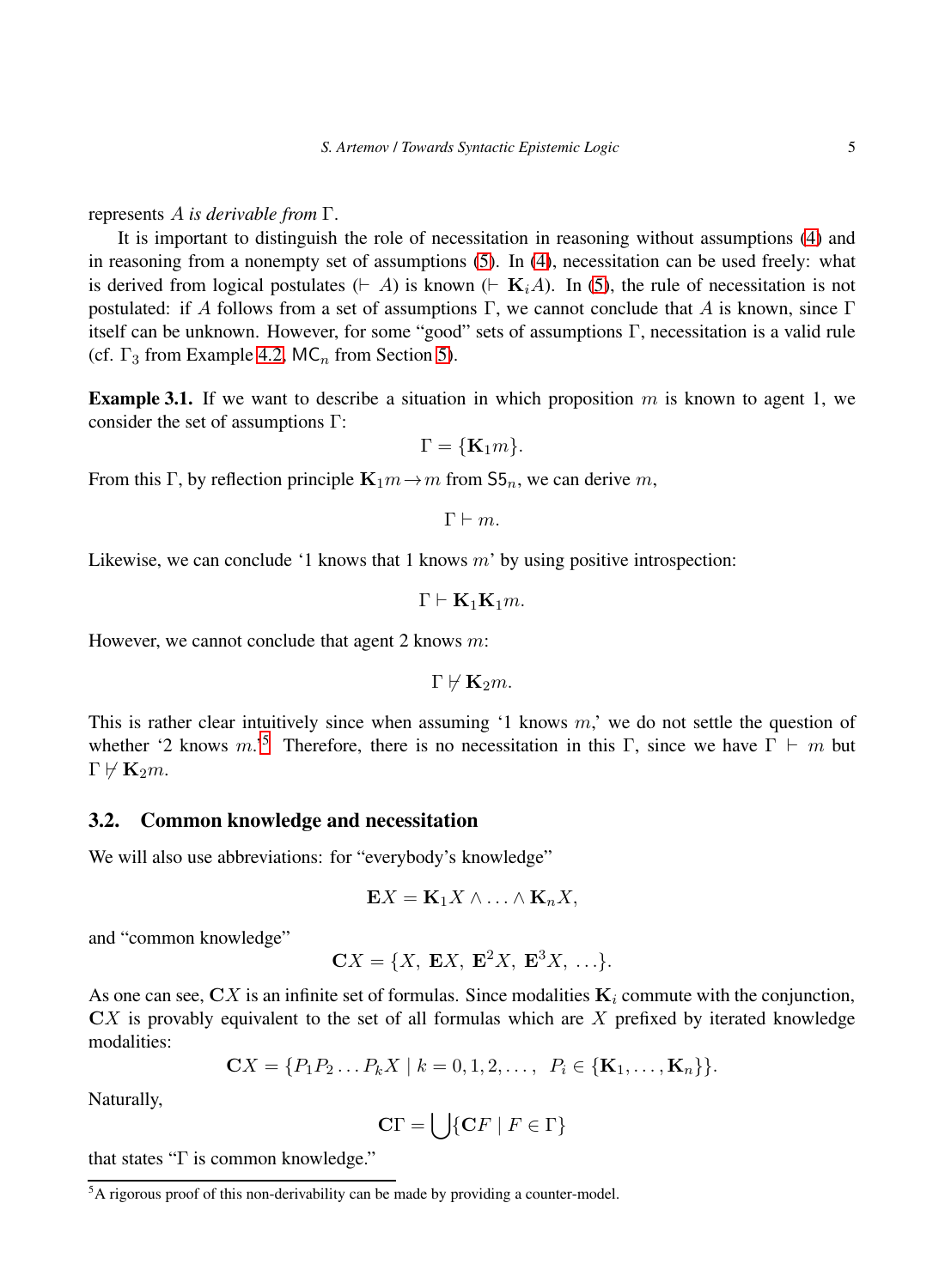The set of formulas  $\mathbb{C}X$  emulates common knowledge of X using the conventional modalities  $\{K_1, \ldots, K_n\}$ . This allows us to speak, to the extent we need here, about common knowledge without introducing a special modality and new principles.

<span id="page-5-2"></span>The following proposition states that the rule of necessitation corresponds to common knowledge of all assumptions. If  $\Gamma, \Delta$  are sets of formulas, then  $\Gamma \vdash \Delta$  means  $\Gamma \vdash X$  for each  $X \in \Delta$ .

Proposition 3.2. *A set of formulas* Γ *is closed under necessitation if and only if* Γ ⊢ CΓ*, i.e., that* Γ *proves its own common knowledge.*

#### Proof:

Direction 'if.' Assume  $\Gamma \vdash C\Gamma$  and prove by induction on derivations that  $\Gamma \vdash X$  yields  $\Gamma \vdash \mathbf{K}_i X$ . For X being a theorem of  $55<sub>n</sub>$ , this follows from the rule of necessitation in  $55<sub>n</sub>$ . For  $X \in \Gamma$ , it follows from the assumption that  $\Gamma \vdash \mathbf{C}X$ , hence  $\Gamma \vdash \mathbf{K}_iX$ . If X is obtained from *Modus Ponens*,  $\Gamma \vdash Y \to X$  and  $\Gamma \vdash Y$ . By the induction hypothesis,  $\Gamma \vdash \mathbf{K}_i(Y \to X)$  and  $\Gamma \vdash \mathbf{K}_i Y$ . By the distributivity principle of  $S5_n$ ,  $\Gamma \vdash \mathbf{K}_i X$ .

For 'only if,' suppose that  $\Gamma$  is closed under necessitation and  $X \in \Gamma$ , hence  $\Gamma \vdash X$ . Using appropriate instances of the necessitation rule in  $\Gamma$  we can derive  $P_1P_2P_3, \ldots, P_kX$  for each prefix  $P_1P_2P_3, \ldots, P_k$  with  $P_i$  is one of  $\mathbf{K}_1, \mathbf{K}_2, \ldots, \mathbf{K}_n$ . Therefore,  $\Gamma \vdash \mathbf{C}X$  and  $\Gamma \vdash \mathbf{C}\Gamma$ .

# <span id="page-5-0"></span>4. Kripke structures and models

A Kripke structure is a convenient vehicle for specifying epistemic assertions via truth values of atomic propositions and the combinatorial structure of the set of global states of the system. A Kripke structure

$$
\mathcal{M} = (W, R_1, R_2, \ldots, \Vdash)
$$

consists of a non-empty set W of possible worlds, "indistinguishability" equivalence relations  $R_i$  for each agent, and truth assignment ' $\Vdash$ ' of atoms at each world. The predicate 'F holds at u'  $(u \Vdash F)$ respects Booleans and reads epistemic assertions as

 $u \Vdash$  **K**<sub>i</sub>F iff *for each state*  $v ∈ W$  *with*  $uR_i v$ *,*  $v \Vdash F$  *holds*.

Conceptually, *'agent* i at state u knows  $F'$  ( $u \Vdash \mathbf{K}_i$ ) encodes the situation in which F holds at each state indistinguishable from  $u$  for agent  $i$ .

A **model** of a set of formulas  $\Gamma$  is a pair  $(M, u)$  of a Kripke structure M and a state u such that all formulas from  $\Gamma$  hold at  $u$ :

$$
\mathcal{M}, u \Vdash F \text{ for all } F \in \Gamma.
$$
<sup>6</sup>

<span id="page-5-1"></span><sup>6</sup>Here we mean *local models* when Γ is satisfied at one world. This should not be confused with the more restrictive notion of *global models* when Γ is satisfied at each world of the model (cf. [\[10,](#page-16-8) [11,](#page-16-9) [15\]](#page-17-6)). For epistemic purposes, global models do not suffice: for example, a consistent and meaningful situation  $\Gamma = \{m, \neg \mathbf{K}m\}$ , i.e., 'm holds but is not known' does not have global models.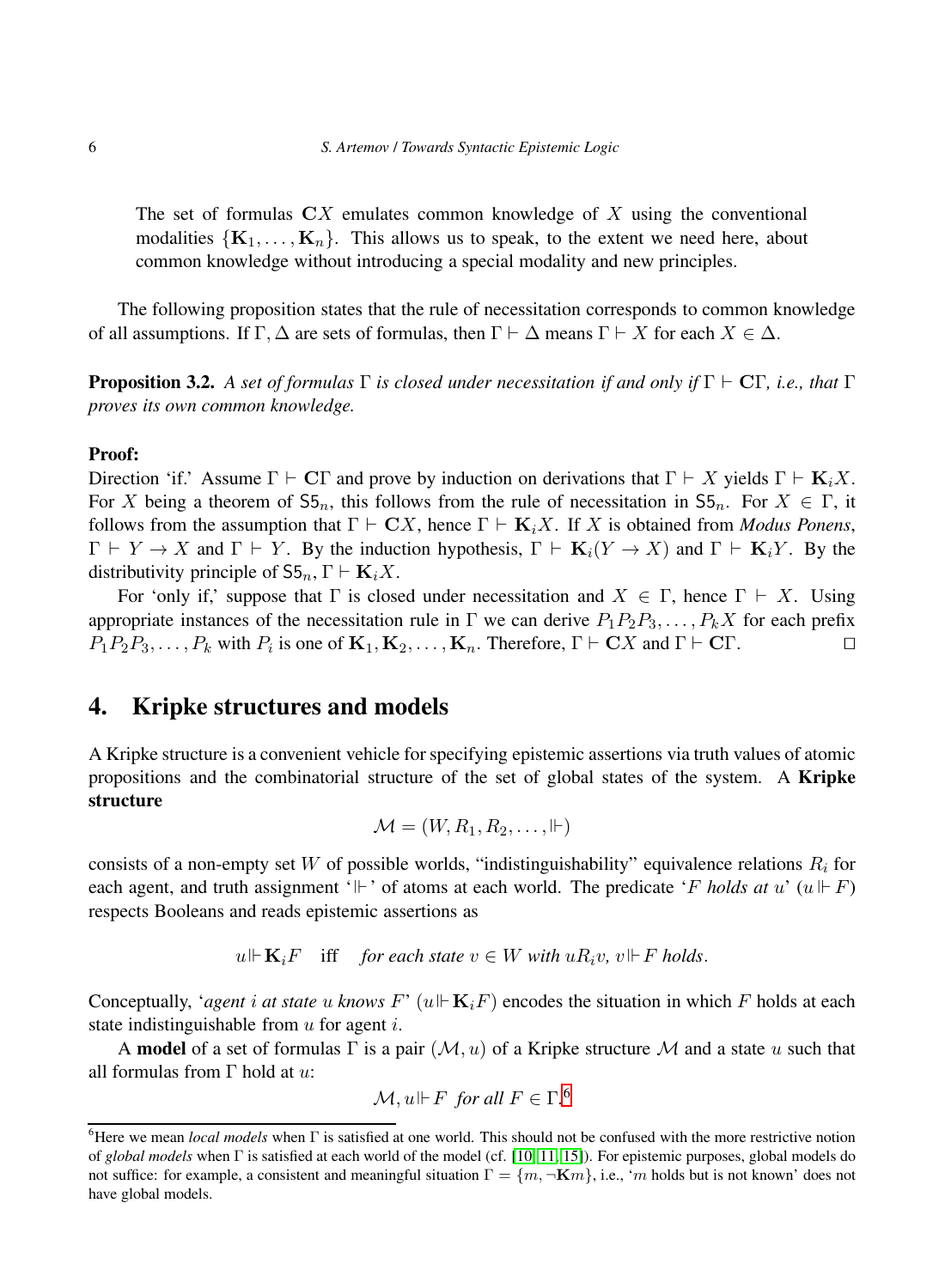A pair  $(M, u)$  is an **exact model** of  $\Gamma$  if

$$
\Gamma \vdash F \;\; \Leftrightarrow \;\; \mathcal{M}, u \Vdash F.
$$

An epistemic scenario (a set of  $55<sub>n</sub>$ -formulas) Γ admits a semantic definition iff Γ has an exact model.

There is a simple criterion to determine whether Γ admits semantic definitions (Theorem [4.3\)](#page-8-0) and we argue that "most" epistemic scenarios lack semantic definitions. These observations provide a justification for Syntactic Epistemic Logic with its syntactic approach to epistemic scenarios.

A formula F follows semantically from  $\Gamma$ ,

$$
\Gamma \models F,
$$

if F holds in each model ( $\mathcal{M}, u$ ) of Γ. A well-known fact connecting syntactic derivability from Γ and semantic consequence is given by the **Completeness Theorem**<sup>[7](#page-6-0)</sup>:

$$
\Gamma \vdash F \;\; \Leftrightarrow \;\; \Gamma \models F.
$$

This fact has been used to claim the equivalence of the syntactic and semantic approaches and to define epistemic scenarios semantically by a model. However, the semantic part of the Completeness Theorem

$$
\Gamma \models F
$$

refers to the validity of F in all models of  $\Gamma$ , not in an arbitrary single model.

We challenge the model theoretical doctrine in epistemology and show the limitations of singlemodel semantic specifications, cf. Theorem [4.3.](#page-8-0)

### 4.1. Canonical model

The Completeness Theorem claims that if  $\Gamma$  does not derive F, then there is a model  $(\mathcal{M}, u)$  of  $\Gamma$  in which  $F$  is false. Where does this model come from?

The standard answer is given by the canonical model construction. In any model ( $\mathcal{M}, u$ ) of Γ, the set of truths  $T$  contains  $\Gamma$  and is *maximal*, i.e., for each formula  $F$ ,

$$
F \in \mathcal{T} \quad \text{or} \quad \neg F \in \mathcal{T}.
$$

This observation suggests the notion of a *possible world* as a maximal set of formulas Γ which is consistent, i.e.,  $\Gamma \not\vdash \bot$ .

A *canonical model*  $M(55<sub>n</sub>)$  of  $55<sub>n</sub>$  (cf. [\[10,](#page-16-8) [11,](#page-16-9) [13,](#page-17-5) [14,](#page-17-0) [15,](#page-17-6) [16\]](#page-17-1)) consists of all possible worlds over  $55<sub>n</sub>$ . Accessibility relations are defined on the basis of what is known at each world: for maximal consistent sets  $\alpha$  and  $\beta$ ,

$$
\alpha R_i \beta \quad \text{iff} \quad \alpha_{\mathbf{K}_i} \subseteq \beta
$$

where

$$
\alpha_{\mathbf{K}_i} = \{ F \mid \mathbf{K}_i F \in \alpha \},
$$

<span id="page-6-0"></span><sup>&</sup>lt;sup>7</sup>There are many sources in which the proof of this theorem can be found, e.g.,  $[10, 11, 13, 14, 15, 16, 19]$  $[10, 11, 13, 14, 15, 16, 19]$  $[10, 11, 13, 14, 15, 16, 19]$  $[10, 11, 13, 14, 15, 16, 19]$  $[10, 11, 13, 14, 15, 16, 19]$  $[10, 11, 13, 14, 15, 16, 19]$  $[10, 11, 13, 14, 15, 16, 19]$ .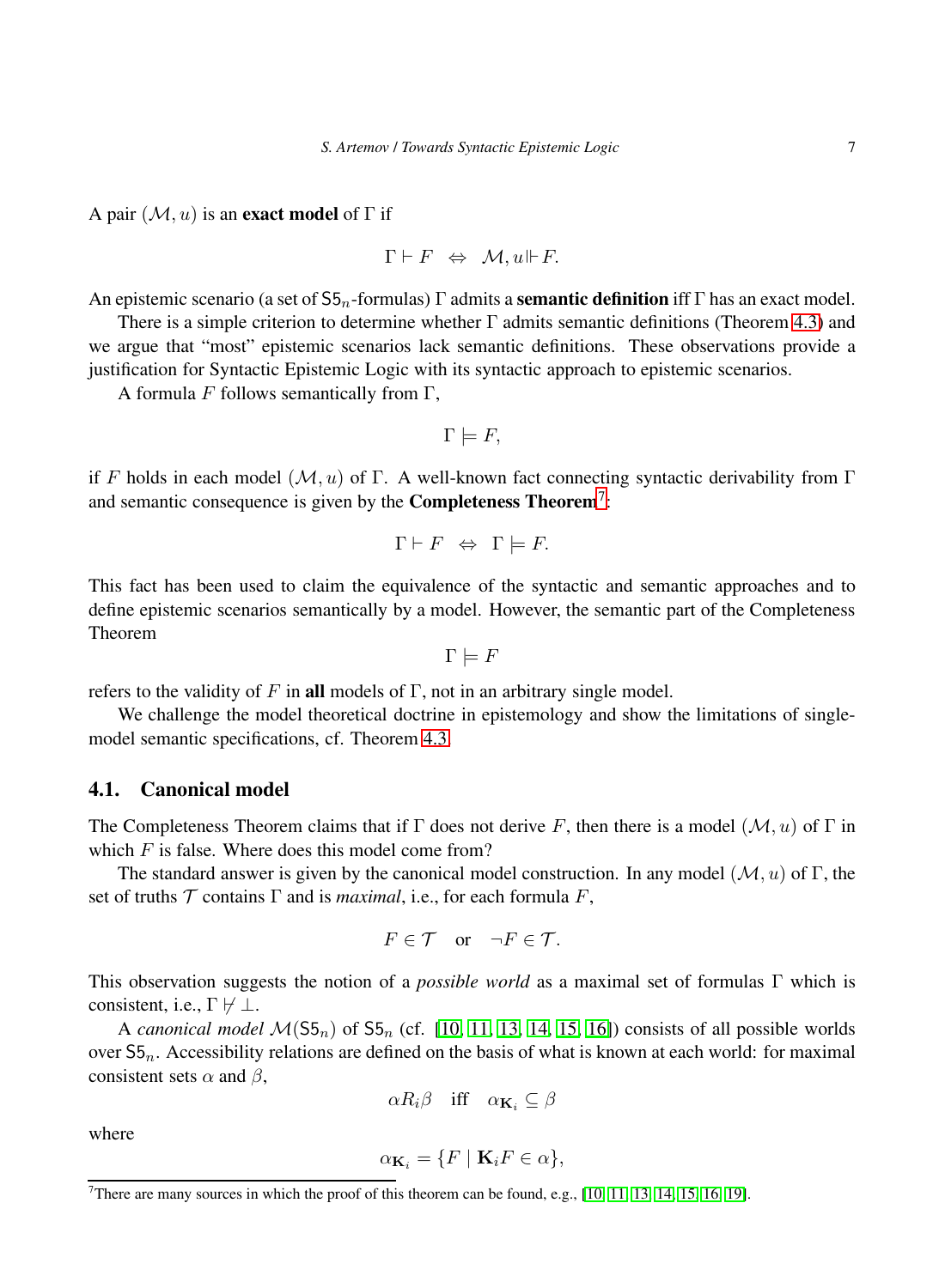i.e.,

## *all facts that are known at*  $\alpha$  *are true at*  $\beta$ *.*

Evaluations of atomic propositions are defined accordingly:

$$
\alpha \Vdash p_i \quad \text{iff} \quad p_i \in \alpha.
$$

The standard Truth Lemma shows that Kripkean truth values in the canonical model agree with possible worlds: for each formula  $F$ ,

$$
\alpha\Vdash F \ \ \text{iff} \ \ F\in \alpha.
$$

The canonical model  $\mathcal{M}(55_n)$  of  $55_n$  serves as a parametrized universal model for each consistent epistemic scenario Γ. Given Γ, by the well-known Lindenbaum construction, extend Γ to a maximal consistent set  $\alpha$ . By definition,  $\alpha$  is a possible world in  $\mathcal{M}(S5_n)$ . By the Truth Lemma, all formulas from  $\Gamma$  hold in  $\alpha$ :

$$
\mathcal{M}(\mathsf{S5}_n), \alpha \Vdash \Gamma.
$$

#### 4.2. Deductive completeness

**Definition 4.1.** A set of  $55<sub>n</sub>$ -formulas  $\Gamma$  is *deductively complete* if

 $\Gamma \vdash F$  or  $\Gamma \vdash \neg F$ .

<span id="page-7-0"></span>**Example 4.2.** Consider examples in the language of the two-agent epistemic logic  $55<sub>2</sub>$  with one propositional variable m and knowledge modalities  $K_1$  and  $K_2$ .

1.  $\Gamma_1 = \{m\}$ , where m is a propositional letter. Neither  $\mathbf{K}_1 m$  nor  $\neg \mathbf{K}_1 m$  is derivable in  $\Gamma_1$  and this can be easily shown on corresponding models. Hence  $\Gamma_1$  is not deductively complete.<sup>[8](#page-7-1)</sup>

2.  $\Gamma_2 = \{Em\}$ , i.e., both agents have first-order knowledge of m. However, the second-order knowledge assertions, e.g.,  $\mathbf{K}_2 \mathbf{K}_1 m$ , are independent,<sup>[9](#page-7-2)</sup>

$$
\Gamma_2 \not \vdash \mathbf{K}_2 \mathbf{K}_1 m \quad \text{and} \quad \Gamma_2 \not \vdash \neg \mathbf{K}_2 \mathbf{K}_1 m.
$$

This makes  $\Gamma_2$  deductively incomplete.

3.  $\Gamma_3 = \mathbf{C}m$ , i.e., it is common knowledge that m. This set is deductively complete. Indeed, first note that, by Proposition [3.2,](#page-5-2)  $\Gamma_3$  admits necessitation:<sup>[10](#page-7-3)</sup>

$$
\Gamma_3 \vdash F \;\; \Rightarrow \;\; \Gamma_3 \vdash \mathbf{K}_i F, \quad i = 1, 2.
$$

To establish the completeness property: for each formula  $F$ ,

$$
\Gamma_3 \vdash F \quad \text{or} \quad \Gamma_3 \vdash \neg F,
$$

run induction on F. The base case when F is m is covered, since  $\Gamma_3 \vdash m$ . The Boolean cases are straightforward. Case  $F = \mathbf{K}_i X$ . If  $\Gamma_3 \vdash X$ , then, by necessitation,  $\Gamma_3 \vdash \mathbf{K}_i X$ . If  $\Gamma_3 \vdash \neg X$ , then, since S5 proves  $\neg X \rightarrow \neg \mathbf{K}_i X$ ,  $\Gamma_3 \vdash \neg \mathbf{K}_i X$ .

<span id="page-7-1"></span><sup>&</sup>lt;sup>8</sup>In classical logic without epistemic modalities,  $\Gamma_1$  is deductively complete: for each modal-free formula F of one variable m, either  $\Gamma_1 \vdash F$  or  $\Gamma_1 \vdash \neg F$ .

<sup>&</sup>lt;sup>9</sup>Again, there are easy countermodels.

<span id="page-7-3"></span><span id="page-7-2"></span><sup>&</sup>lt;sup>10</sup>which is not the case for  $\Gamma_1$  and  $\Gamma_2$ .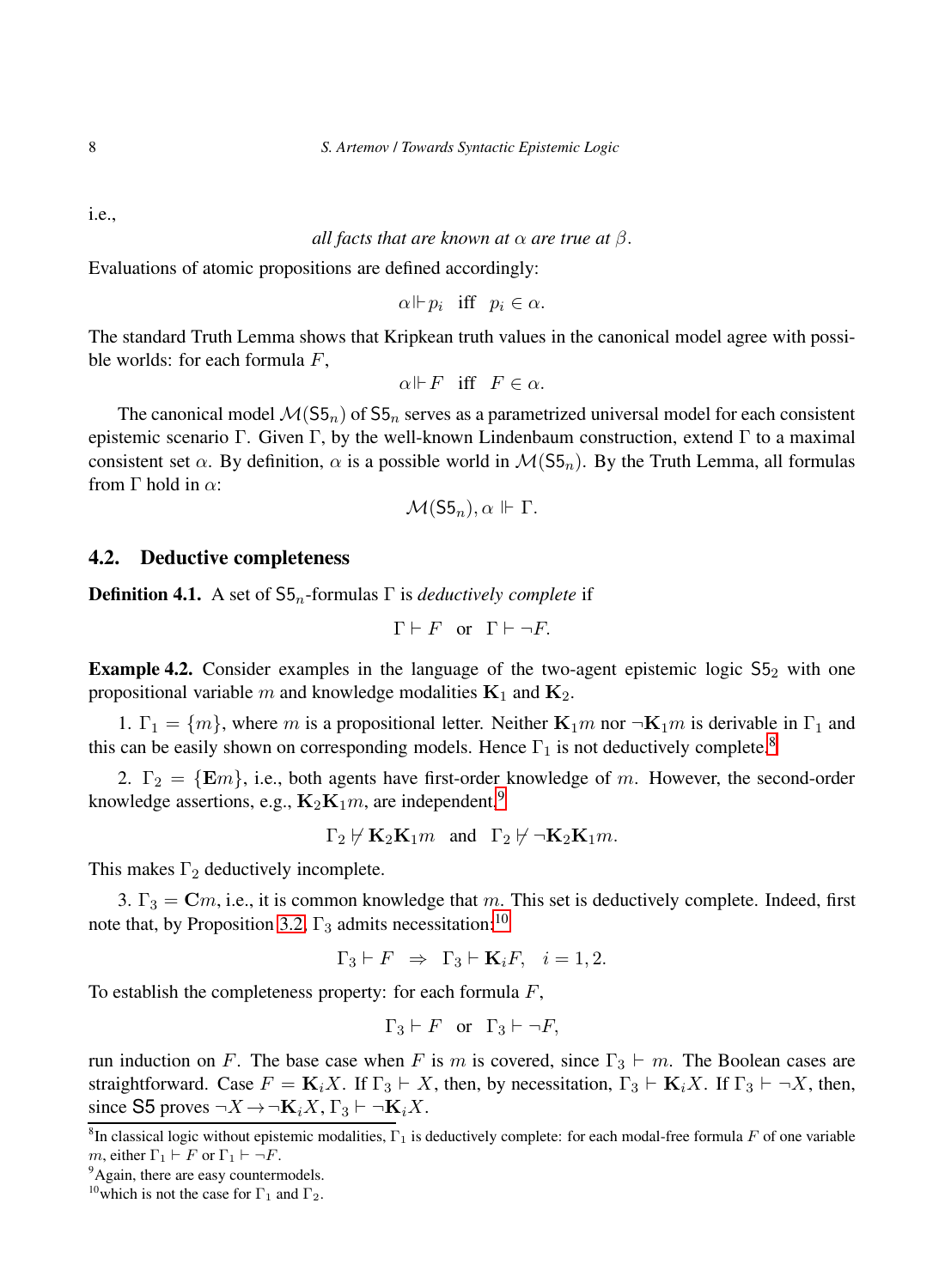#### 4.3. Semantic definitions and complete scenarios

<span id="page-8-0"></span>The following observation provides a necessary and sufficient condition for semantic definability. Let  $\Gamma$  be a consistent set of formulas in the language of  $55<sub>n</sub>$ .<sup>[11](#page-8-1)</sup>

Theorem 4.3. Γ *is semantically definable if and only if it is deductively complete.*

#### Proof:

The 'only if' direction. Suppose  $\Gamma$  has an exact model  $(\mathcal{M}, u)$ , i.e.,

$$
\Gamma \vdash F \;\; \Leftrightarrow \;\; \mathcal{M}, u \Vdash F.
$$

The set of true formulas in  $(M, u)$  is maximal: for each formula F,

$$
\mathcal{M}, u \Vdash F \quad \text{or} \quad \mathcal{M}, u \Vdash \neg F,
$$

hence  $\Gamma$  is deductively complete: for each  $F$ ,

$$
\Gamma \vdash F \quad \text{or} \quad \Gamma \vdash \neg F.
$$

The 'if' direction. Suppose  $\Gamma$  is consistent and deductively complete. Then the deductive closure  $\widetilde{\Gamma}$  of  $\Gamma$ 

$$
\Gamma = \{ F \mid \Gamma \vdash F \},\
$$

is a maximal consistent set, hence an element of the canonical model  $\mathcal{M}(S_5)_n$ . We claim that  $(\mathcal{M}(S5_n), \Gamma)$  is an exact model of  $\Gamma$ , i.e., for each F,

$$
\Gamma \vdash F \;\; \Leftrightarrow \;\; \mathcal{M}(\mathsf{S5}_n), \widetilde{\Gamma} \Vdash F.
$$

Indeed, if  $\Gamma \vdash F$ , then  $F \in \widetilde{\Gamma}$  by the definition of  $\widetilde{\Gamma}$ . By the Truth Lemma in  $\mathcal{M}(55_n)$ , F holds at the world  $\Gamma$ . If  $\Gamma \not\vdash F$ , then, by deductive completeness of  $\Gamma$ ,  $\Gamma \vdash \neg F$ , hence, as before,  $\neg F$  holds at  $\Gamma$ . i.e.,  $\mathcal{M}(S5_n)$ ,  $\Gamma \not\vdash F$ .

Theorem [4.3](#page-8-0) shows serious limitations of semantic definitions. Since, intuitively, deductively complete scenarios Γ are exceptions, "most" epistemic situations cannot be defined semantically.

In Section [5.4,](#page-12-0) we provide a yet another example of an incomplete but meaningful epistemic scenario, a natural variant of the Muddy Children puzzle, which, by Theorem [4.3](#page-8-0) does not have a semantic definition, but can nevertheless be easily specified and analyzed syntactically.

In Section [6,](#page-13-0) we consider an example of an extensive game with incomplete epistemic description which cannot be defined semantically, but admits an easy syntactic analysis.

<span id="page-8-1"></span><sup>&</sup>lt;sup>11</sup>The same criteria hold for any other normal modal logic which has a canonical model in the usual sense.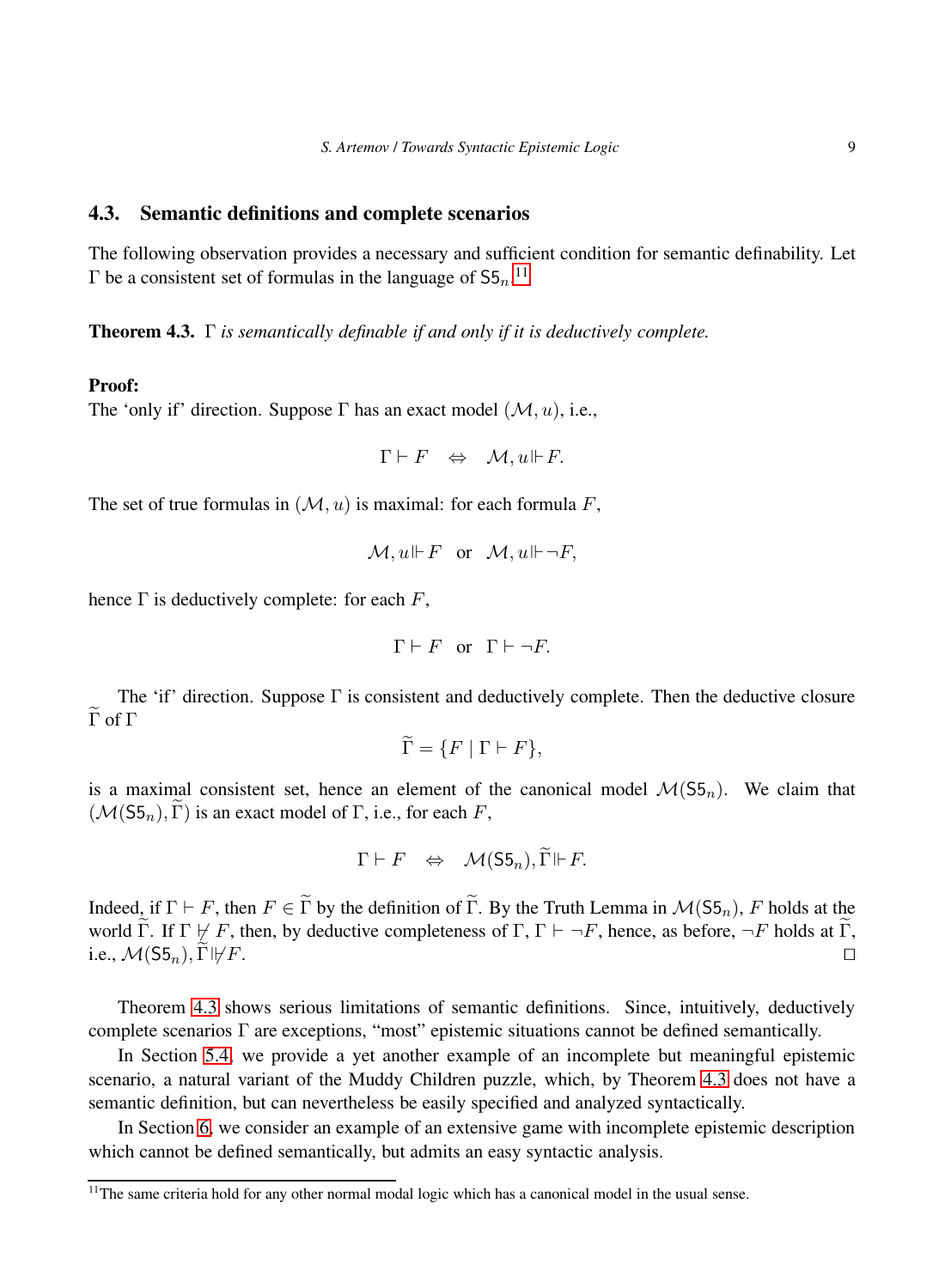# <span id="page-9-0"></span>5. The Muddy Children puzzle

Consider the standard Muddy Children puzzle, which is formulated syntactically.

*A group of* n *children meet their father after playing in the mud. Their father notices that* k > 0 *of the children have mud on their foreheads. The children see everybody else's foreheads, but not their own. The father says: "some of you are muddy," then adds: "Do any of you know that you have mud on your forehead? If you do, raise your hand now." No one raises a hand. The father repeats the question, and again no one moves. After exactly* k *repetitions, all children with muddy foreheads raise their hands simultaneously. Why?*

#### 5.1. Standard syntactic formalization

This can be described in  $55<sub>n</sub>$  with modalities  $\mathbf{K}_1, \mathbf{K}_2, \ldots, \mathbf{K}_n$  for the children's knowledge and atomic propositions  $m_1, m_2, \ldots, m_n$  with  $m_i$  stating "child i is muddy." The **initial configuration**, which we call  $MC_n$ , includes common knowledge assertions of the following assumptions:

1. *Knowing about the others*:

$$
\bigwedge_{i \neq j} [\mathbf{K}_i(m_j) \vee \mathbf{K}_i(\neg m_j)].
$$

2. *Not knowing about themselves*:

$$
\bigwedge_{i=1,\ldots,n} [\neg \mathbf{K}_i(m_i) \wedge \neg \mathbf{K}_i(\neg m_i)].
$$

Transition from the verbal description of the situation to  $MC_n$  is a straightforward formalization of a given syntactic description to another, logic friendly syntactic form.

#### <span id="page-9-2"></span>5.2. Semantic solution

In the standard semantic solution, the set of assumptions  $MC_n$  is replaced by a Kripke model: *n*dimensional cube  $Q_n$  ([\[14,](#page-17-0) [16,](#page-17-1) [17,](#page-17-2) [18,](#page-17-3) [19\]](#page-17-4)). To keep things simple, we consider the case  $n = k = 2$ . Logical possibilities for the truth value combinations<sup>[12](#page-9-1)</sup> of  $(m_1, m_2)$ , namely (0,0), (0,1), (1,0), and (1,1) are declared possible worlds. There are two indistinguishability relations denoted by solid arrows (for 1) and dotted arrows (for 2). It is easy to check that conditions 1 (knowing about the others) and 2 (not knowing about themselves) hold at each node of this model. Furthermore,  $Q_2$  is assumed to be commonly known. After the father publicly announces  $m_1 \vee m_2$ , node (0,0) is no longer possible and model  $\mathcal{M}_2$  now becomes common knowledge. Both children realize that in  $(1, 0)$ , child 2 would know whether (s)he is muddy (no other 2-indistinguishable worlds), and in  $(0, 1)$ , child 1 would know whether (s)he is muddy. After both children answer "no" to whether they know what is on their foreheads, worlds  $(1, 0)$  and  $(0, 1)$  are no longer possible, and each child eliminates them. The only remaining logical possibility here is model  $\mathcal{M}_3$ . Now both children know that their foreheads are muddy.

<span id="page-9-1"></span> $121$  standing for 'true' and 0 for 'false'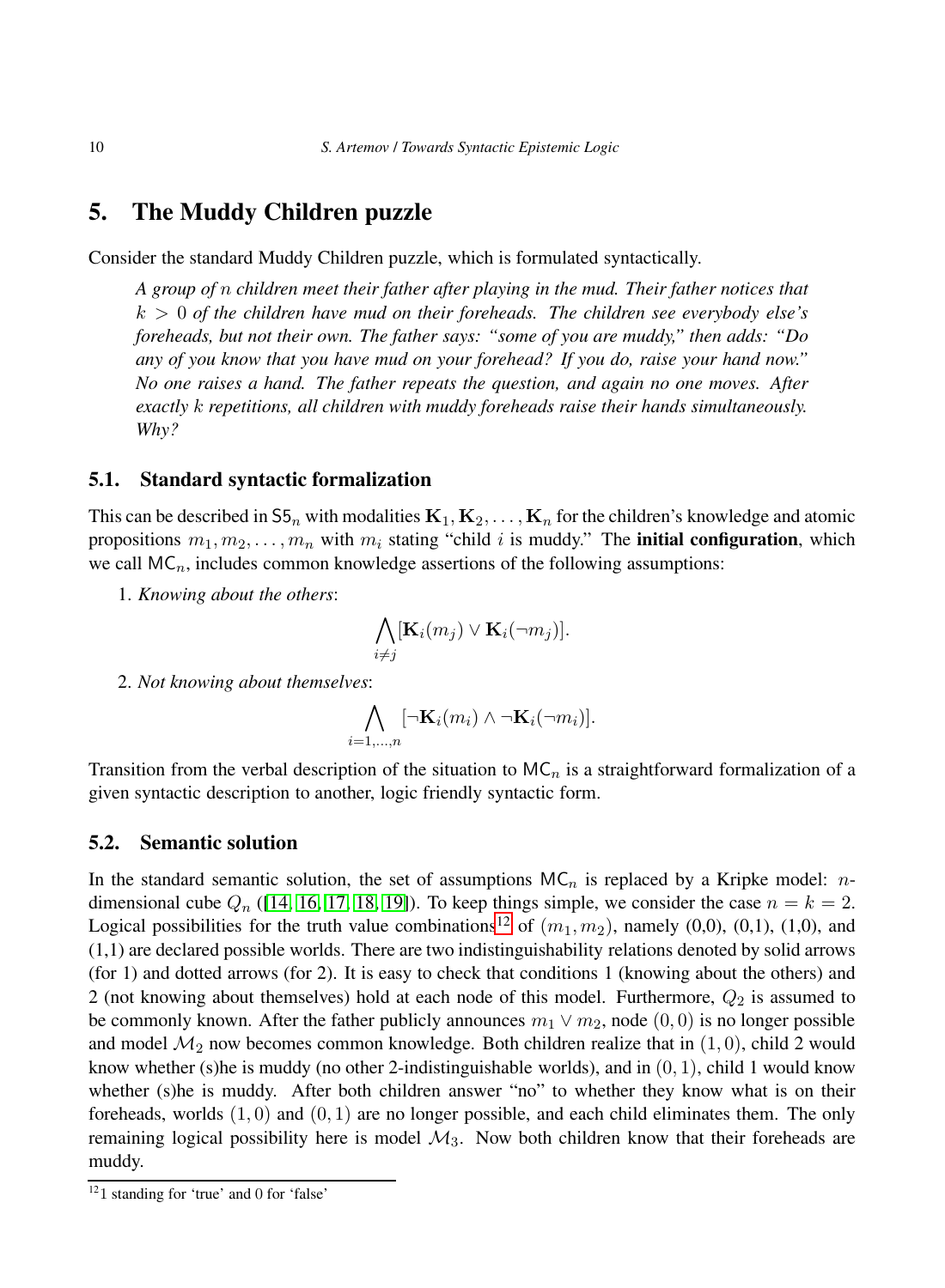

Figure 2. Model  $Q_2$ .



Figure 3. Models  $\mathcal{M}_2$  and  $\mathcal{M}_3$ .

#### 5.3. Justifying the model

The semantic solution in Section [5.2](#page-9-2) adopts  $Q_n$  as a semantic equivalent of a theory MC<sub>n</sub>. Can this choice of the model be justified? In the case of Muddy Children, the answer is 'yes.'

Let u be a node at  $Q_n$ . i.e., u is an n-tuple of 0's and 1's and  $u \Vdash m_i$  iff i's projection of u is 1. Naturally, u is represented by a formula  $\pi(u)$ :

$$
\pi(u) = \bigwedge \{m_i \mid u \Vdash m_i\} \wedge \bigwedge \{\neg m_i \mid u \Vdash \neg m_i\}.
$$

It is obvious that  $v \Vdash \pi(u)$  iff  $v = u$ .

By  $MC_n(u)$  we understand the Muddy Children scenario with specific distribution of truth values of  $m_i$ 's corresponding to  $u$ :

$$
\mathsf{MC}_n(u) = \mathsf{MC}_n \cup \{\pi(u)\}.
$$

<span id="page-10-1"></span>So, each specific instance of Muddy Children is formalized by an appropriate  $MC_n(u)$ .

**Theorem 5.1.** *Each instance*  $MC_n(u)$  *of Muddy Children is deductively complete and*  $(Q_n, u)$  *is its exact model*

$$
\mathsf{MC}_n(u) \vdash F \quad \textit{iff} \quad Q_n, u \Vdash F.
$$

### Proof:

<sup>[13](#page-10-0)</sup> The direction 'only if' claims that  $(Q_n, u)$  is a model for  $MC_n(u)$  is straightforward. First,  $Q_n$  is an  $55<sub>n</sub>$ -model and all principles of  $55<sub>n</sub>$  hold everywhere in  $Q<sub>n</sub>$ . It is easy to see that principles 'knowing

<span id="page-10-0"></span><sup>&</sup>lt;sup>13</sup>We have chosen to present a syntactic proof of Theorem [5.1.](#page-10-1) A semantic proof that makes use of bi-simulations can also be given.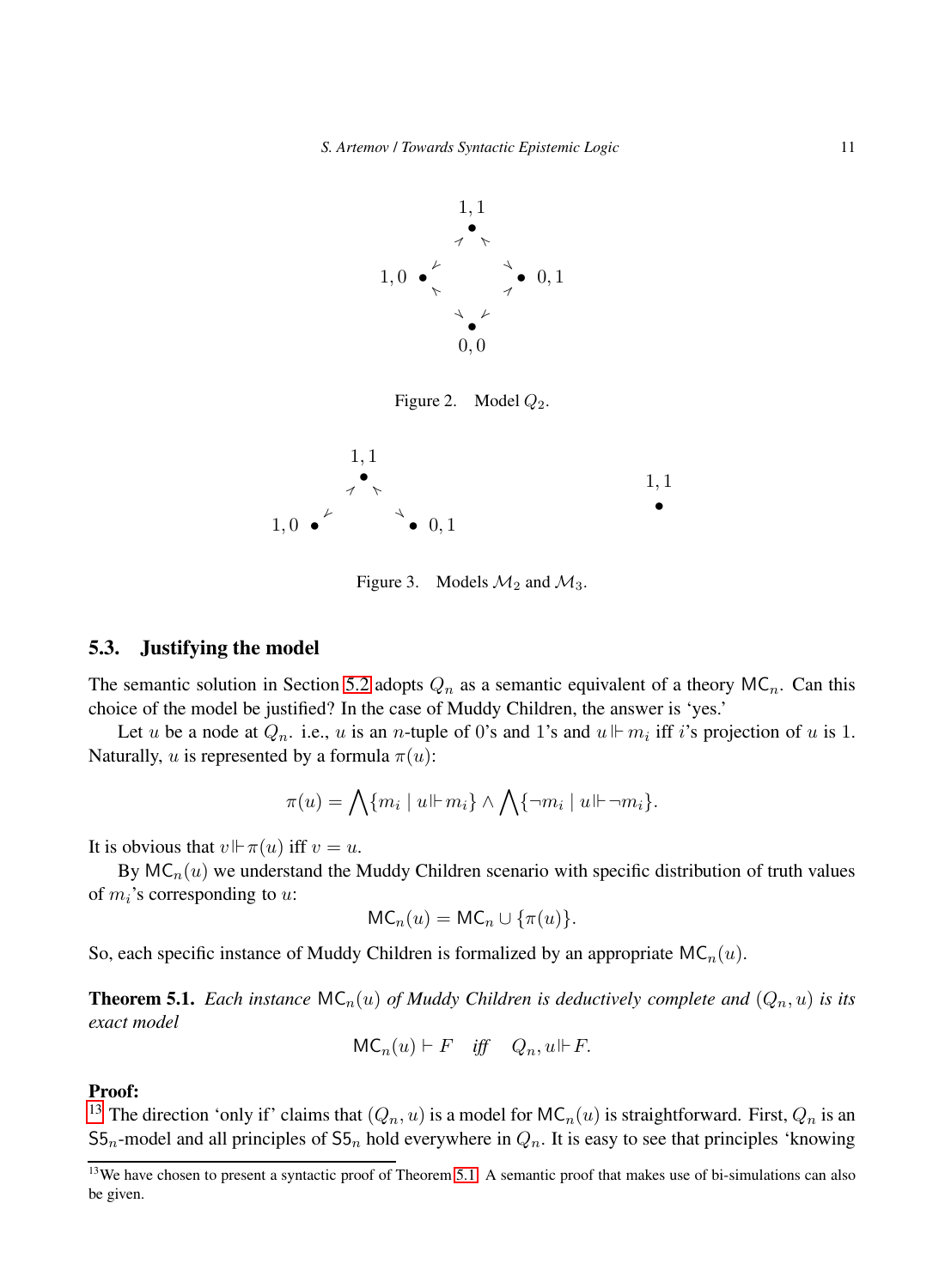about the others' and 'not knowing about himself' hold at each node. Furthermore, as  $\pi(u)$  holds at u, everything that can be derived from  $MC_n(u)$  holds at u.

To establish the 'if' direction, we first note that, by Proposition [3.2,](#page-5-2) necessitation is admissible in  $MC_n$ : for each F,

$$
\mathsf{MC}_n \vdash F \;\; \Rightarrow \;\; \mathsf{MC}_n \vdash \mathbf{K}_i F.
$$

The theorem now follows from the statement  $S(F)$ :

*for all nodes*  $u \in Q_n$ ,

$$
Q_n, u \Vdash F \quad \Rightarrow \quad \mathsf{MC}_n \vdash \pi(u) \to F
$$

*and*

$$
Q_n, u \Vdash \neg F \quad \Rightarrow \quad \mathsf{MC}_n \vdash \pi(u) \to \neg F.
$$

We prove that  $S(F)$  holds for all F by induction on F.

The case F is one of the atomic propositions  $m_1, m_2, \ldots, m_n$  is trivial since  $MC_n \vdash \pi(u) \rightarrow m_i$ , if  $u \Vdash m_i$  and  $MC_n \vdash \pi(u) \rightarrow \neg m_i$ , if  $u \Vdash \neg m_i$ . The Boolean cases are also straightforward.

The case  $F = \mathbf{K}_i X$ . Consider the node  $u^i$  which differs from u only at the *i*-coordinate. Without a loss of generality, we may assume that  $u \Vdash m_i$  and  $u^i \Vdash \neg m_i$ ; the alternative  $u \Vdash \neg m_i$  and  $u^i \Vdash m_i$  is similar.

Suppose  $Q_n$ ,  $u \Vdash \mathbf{K}_i X$ . Then  $Q_n$ ,  $u \Vdash X$  and  $Q_n$ ,  $u^i \Vdash X$ . By the induction hypothesis,

$$
\mathsf{MC}_n \vdash \pi(u) \to X \quad \text{and} \quad \mathsf{MC}_n \vdash \pi(u^i) \to X.
$$

By the rules of logic (splitting premises)

$$
\mathsf{MC}_n \vdash \pi(u)_{-i} \mathop{\rightarrow} (m_i \mathop{\rightarrow} X) \quad \text{and} \quad \mathsf{MC}_n \vdash \pi(u)_{-i} \mathop{\rightarrow} (\neg m_i \mathop{\rightarrow} X),
$$

where  $\pi(v)_{-i}$  is  $\pi(v)$  without its *i*-th coordinate<sup>[14](#page-11-0)</sup>. By further reasoning,

$$
\mathsf{MC}_n \vdash \pi(u)_{-i} \mathop{\rightarrow} X.
$$

By necessitation in  $MC_n$ , and distributivity,

$$
\mathsf{MC}_n \vdash \mathbf{K}_i \pi(u)_{-i} \mathop{\rightarrow} \mathbf{K}_i X.
$$

By 'knowing about the others' principle, and since  $\pi(u)_{-i}$  contains only atoms other them  $m_i$ ,

$$
\mathsf{MC}_n \vdash \pi(u)_{-i} \mathop{\to} \mathbf{K}_i \pi(u)_{-i},
$$

hence

$$
\mathsf{MC}_n \vdash \pi(u)_{-i} \mathop{\rightarrow} \mathbf{K}_i X,
$$

and

$$
MC_n \vdash \pi(u) \to \mathbf{K}_i X.
$$

<span id="page-11-0"></span><sup>&</sup>lt;sup>14</sup>Formally,  $\pi(v)_{-i} = \bigwedge \{m_j \mid v \Vdash m_j, j \neq i\} \wedge \bigwedge \{\neg m_j \mid v \Vdash \neg m_j, j \neq i\}.$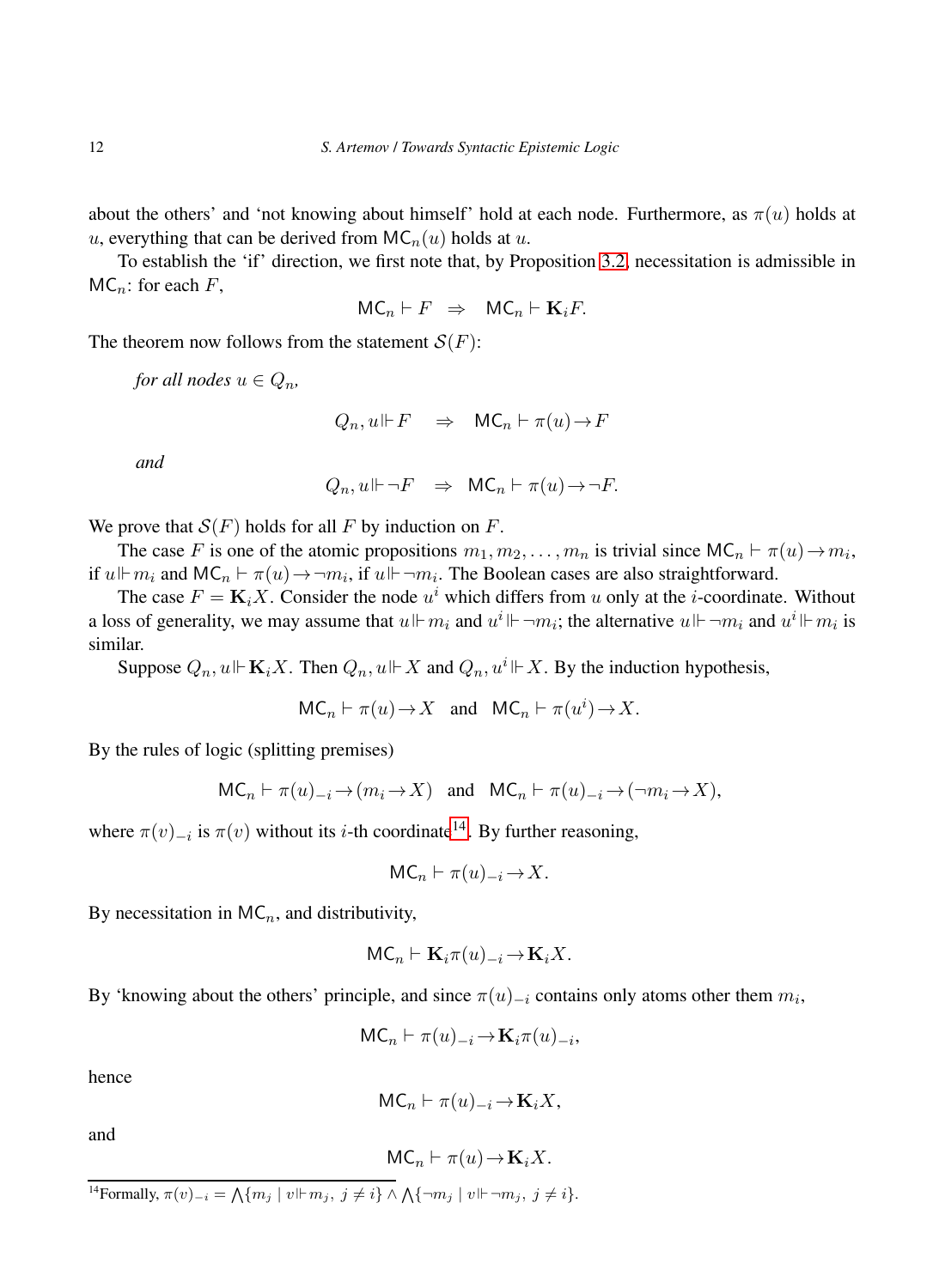Now suppose  $Q_n, u \Vdash \neg \mathbf{K}_i X$ . Then  $Q_n, u \Vdash \neg X$  or  $Q_n, u^i \Vdash \neg X$ . By the induction hypothesis,

$$
\mathsf{MC}_n \vdash \pi(u) \mathbin{\rightarrow} \neg X \quad \text{or} \quad \mathsf{MC}_n \vdash \pi(u^i) \mathbin{\rightarrow} \neg X.
$$

In the former case we immediately get  $MC_n \vdash \pi(u) \to \neg K_i X$ , by reflection  $\neg X \to \neg K_i X$ . So, consider the latter, i.e.,  $MC_n \vdash \pi(u^i) \rightarrow \neg X$ . As before,

$$
MC_n \vdash \pi(u)_{-i} \to (\neg m_i \to \neg X).
$$

By contrapositive,

$$
MC_n \vdash \pi(u)_{-i} \to (X \to m_i).
$$

By necessitation and distribution,

$$
MC_n \vdash \mathbf{K}_i \pi(u)_{-i} \to (\mathbf{K}_i X \to \mathbf{K}_i m_i).
$$

By 'knowing about others,' as before,

$$
\mathsf{MC}_n \vdash \pi(u)_{-i} \to (\mathbf{K}_i X \to \mathbf{K}_i m_i).
$$

By 'not knowing about himself,' MC<sub>n</sub>  $\vdash \neg \mathbf{K}_i m_i$ , hence

$$
\mathsf{MC}_n \vdash \pi(u)_{-i} \to \neg \mathbf{K}_i X,
$$

and

$$
MC_n \vdash \pi(u) \rightarrow \neg \mathbf{K}_i X.
$$

⊓⊔

As we see, in the case of Muddy Children given by a syntactic description,  $MC_n(u)$ , picking one "natural model"  $(Q_n, u)$  could be be justified. However, in a general setting, the approach

### *given a syntactic description, pick a "natural model"*

is intrinsically flawed: by Theorem [4.3,](#page-8-0) in many (intuitively, most) cases, there is no model description at all. Furthermore, if there is a "natural model," a completeness analysis in the style of what we did for  $MC_n$  in Theorem [5.1](#page-10-1) is required.

### <span id="page-12-0"></span>5.4. Incomplete scenario: Muddy Children Explicit

Here is a natural modification,  $MCE_{n,k}$ , of the standard Muddy Children.

*A group of* n *children meet their father after playing in the mud. Each child sees everybody else's foreheads. The father says: "*k *of you are muddy" after which it becomes common knowledge that all children know whether they are muddy. Why?*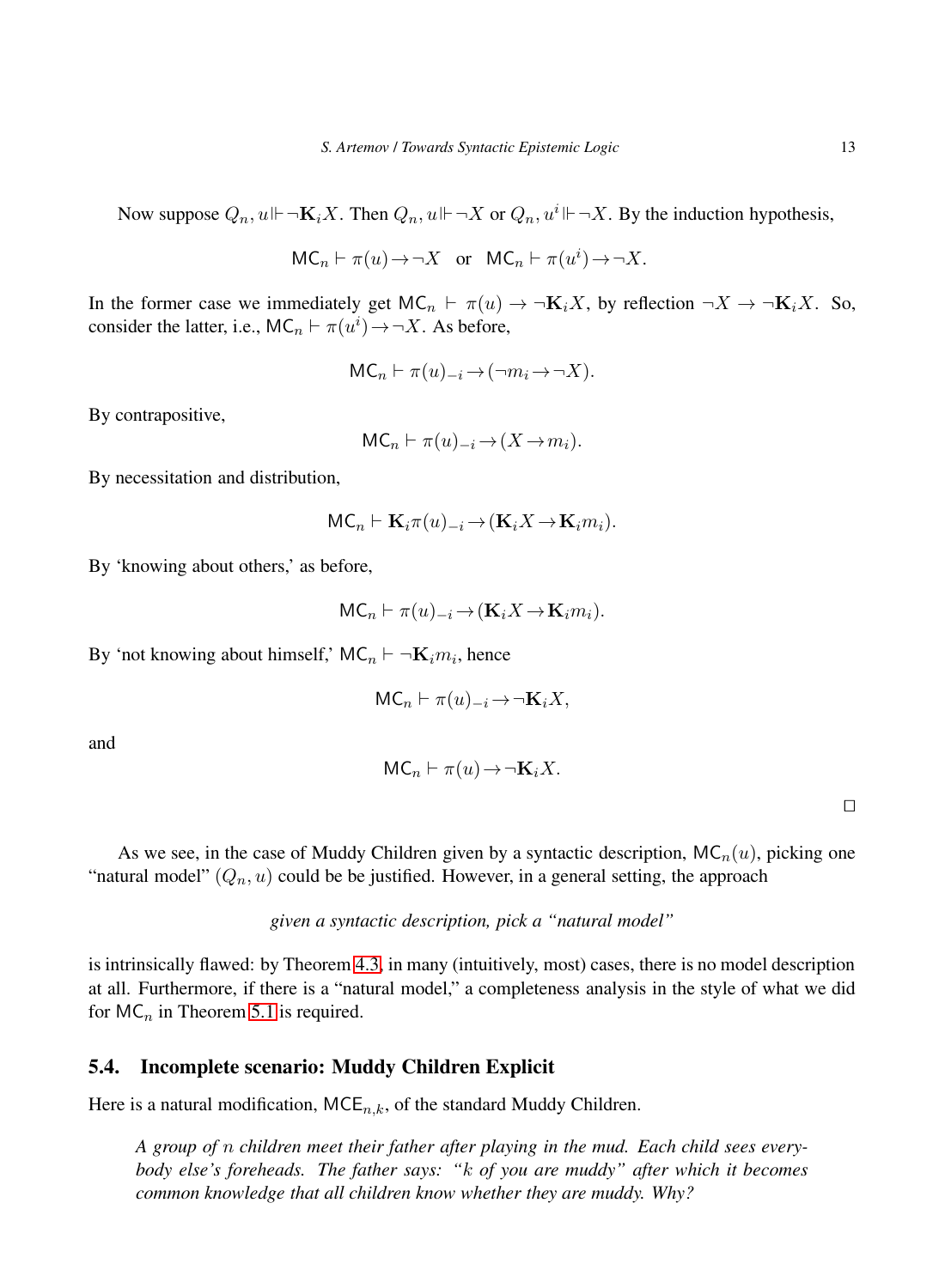This description does not specify whether children initially know if they are muddy; hence the initial description of MCE<sub>n,k</sub> is, generally speaking, not complete<sup>[15](#page-13-1)</sup>. By Theorem [4.3,](#page-8-0) the initial MCE<sub>2.2</sub> is not semantically definable. Therefore,  $MCE_{2,2}$  cannot be treated by "natural model" methods.

However, here is a syntactic analysis of  $MCE_{n,k}$  which can be shaped as a formal logical reasoning within an appropriate extension of  $55<sub>n</sub>$ .

After father's announcement, each child knows that if she sees  $k$  muddy foreheads, then she is not muddy, and if she sees  $k - 1$  muddy foreheads, she is muddy: this secures that each child knows whether she is muddy. Moreover, everybody can reflect on this reasoning and this makes it common knowledge that each child knows whether she is muddy.

### 5.5. Some additional observations

If we want to go beyond complete epistemic scenarios, we need a mathematical apparatus to handle classes of models, and not just single models. The format of syntactic specifications in some version of the modal epistemic language is a viable candidate for such an apparatus.

The traditional model solution of  $MC_n$  without completeness analysis uses a strong additional assumption – common knowledge of a specific model  $Q_n$  and hence, strictly speaking, does not resolve the original Muddy Children puzzle; it rather corresponds to a different scenario of a more tightly controlled epistemic states of agents, e.g.,

## *A group of robots programmed to reason about model* Q<sup>n</sup> *meet their programmer after playing in the mud. ...*

One could argue that the given model solution of  $MC_n$  actually codifies some deductive solution in the same way that geometric reasoning is merely a visualization of a rigorous derivation in some sort of axiom system for geometry. This is a valid point which can be made scientific within the framework of Syntactic Epistemic Logic.

## <span id="page-13-0"></span>6. Syntactic Epistemic Logic and games

Consider a variant *Centipede Lite*, CL, of the well-known Centipede game (cf. [\[17\]](#page-17-2)) with risk-averse rational players Alice and Bob. No cross-knowledge of rationality, let alone common knowledge, is assumed!

CL admits the following rigorous analysis.

At 3, Alice plays down. At 2, Bob plays down because he is risk-averse and cannot rule out that Alice plays down at 3 (since it is true). At 1, Alice plays down because she cannot rule out Bob's playing down at 2. So, CL has the so-called Backward Induction solution *"down at each node."*

CL is not complete (epistemic assumptions, such as *Bob knows that Alice plays "across" at 3*, are not specified), hence CL cannot be defined by a single Kripke/Aumann model.

<span id="page-13-1"></span><sup>&</sup>lt;sup>15</sup>In particular, prior to father's announcement MCE<sub>2,2</sub> does not specify whether  $\mathbf{K}_1m_1$  holds or not.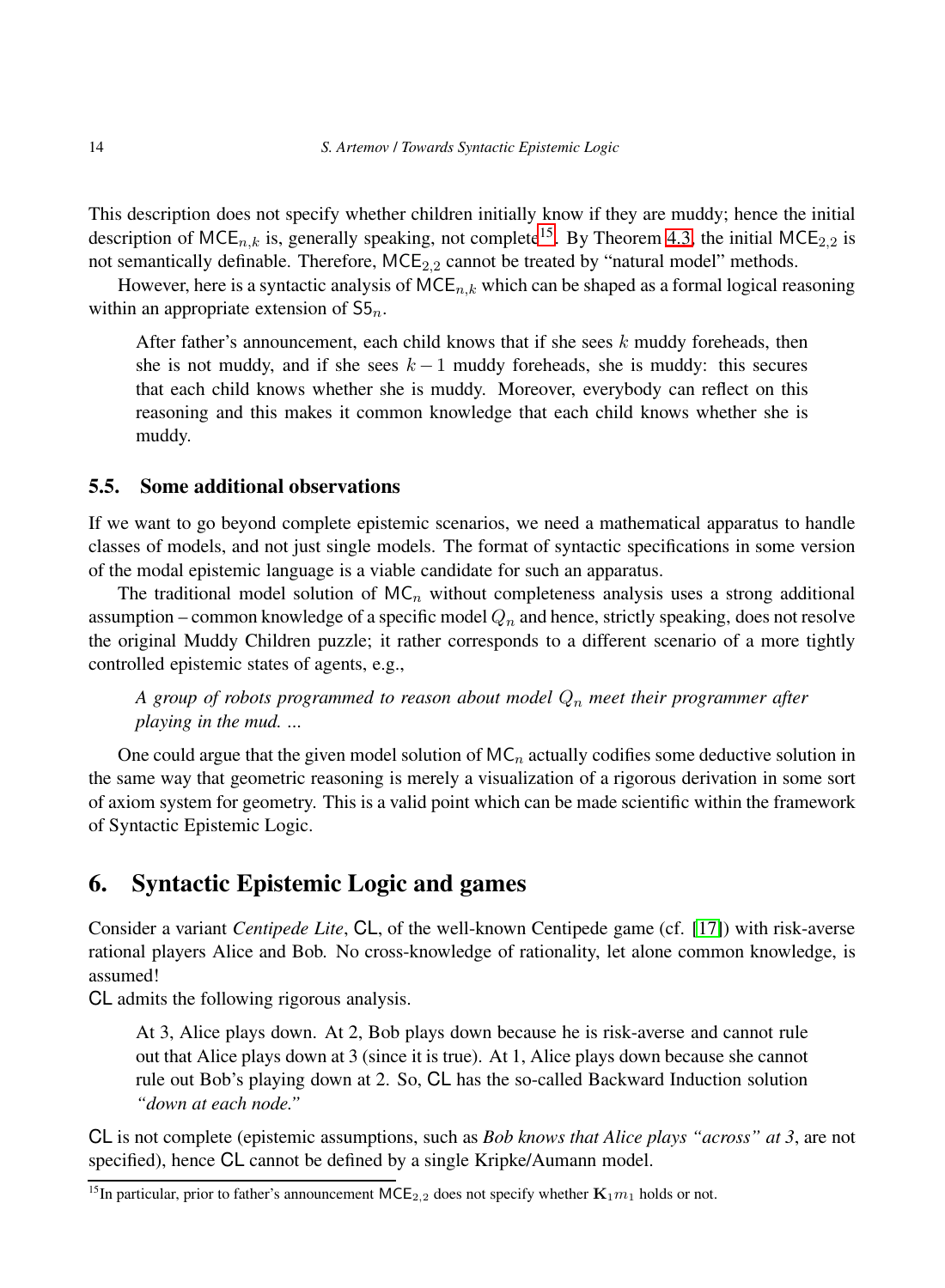| 1(A)         | $\geqslant^2(B)$ | $\rightarrow$ <sup>3(A)</sup> | > 3, 6 |
|--------------|------------------|-------------------------------|--------|
| $\mathsf{V}$ |                  |                               |        |
| 2,1          | 1,4              | 4, 3                          |        |

Figure 4. Centipede game tree

## 7. Incomplete and complete scenarios

How typical are deductively incomplete epistemic scenarios? We argue that this is the rule rather than the exception. Epistemic conditions more flexible than common knowledge of the game and rationality (mutual knowledge of rationality, asymmetric epistemic assumptions when one player knows more than the other, etc.) lead to semantic undefinability.

Semantically non-definable scenarios are the "dark matter" of the epistemic universe: they are everywhere, but cannot be visualized as a single model. The semantic approach does not recognize these "dark matter" scenarios; SEL deals with them syntactically.

The question remains: how manageable are semantic definitions of deductively complete scenarios?

#### 7.1. Cardinality and knowability issue

Models of complete Γ's provided by Theorem [4.3](#page-8-0) are instances of the canonical model  $\mathcal{M}(55_n)$  at nodes  $\tilde{\Gamma}$  corresponding to  $\Gamma$ . This generic solution is, however, not satisfactory because of the highly nonconstructive nature of the canonical model  $\mathcal{M}(S5_n)$ .

As was shown in [\[8\]](#page-16-10), the canonical model  $\mathcal{M}(55<sub>n</sub>)$  for any  $n > 1$  has continuum-many possible worlds even with just one propositional letter. This alone renders models  $(\mathcal{M}(S5_n), \widetilde{\Gamma})$  not knowable under any reasonable meaning of "known." The canonical model for  $55<sub>n</sub>$  is just too large to be considered known and hence does not *a priori* satisfy the knowability of the model requirement II from Section ??.

This observation suggests that the question about existence of an epistemically acceptable ("known") model for a given deductively complete set  $\Gamma$  requires a case-by-case consideration.

### 7.2. Complexity considerations

Epistemic models of even simple and complete scenarios can be prohibitively large compared to their syntactic descriptions. For example, the Muddy Children model  $Q_n$  is exponential in n whereas its syntactic description  $MC_n$  is quadratic in n.

Consider a real-life epistemic situation after the cards have been initially dealt in the game of poker. One can show that for each distribution of cards, its natural syntactic description in epistemic logic is deductively complete ([\[5\]](#page-16-11)) and hence admits a model characterization. Moreover, it has a natural finite model of the type given in [\[14\]](#page-17-0) with hands as possible worlds and with straightforward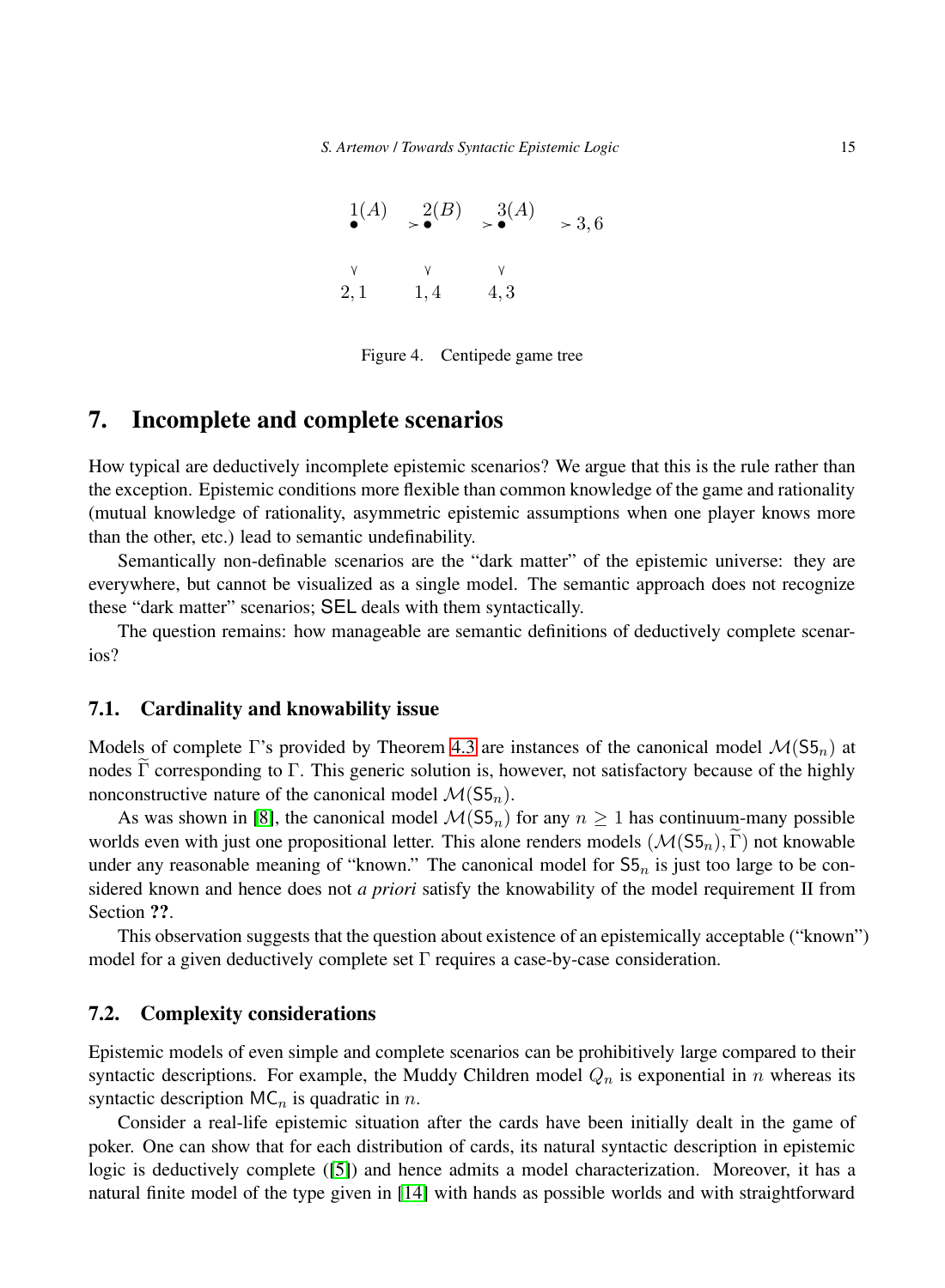knowledge relations. However, with 52 cards and 4 players there are over  $10^{24}$  different combinations of hands. This yields that explicit formalization of the model not practical. Players reason using concise syntactic descriptions of the rules of poker and of its "large" model in the natural language, which can also be syntactically formalized in some kind of extension of epistemic logic.

In this and some other real life situations, models are prohibitively large whereas appropriate syntactic descriptions can be quite manageable.

## 8. Further Observations

An interesting question is why the traditional semantic approach, despite its aforementioned shortcomings, produces correct answers in many situations. One of possible reasons for this is *pragmatic self-limitation*.

Given a syntactic description  $D$ , we intuitively seek a solution that logically follows from  $D$ . Even if we reason on a "natural model" of  $D$ , normally overspecified, we try not to use features of the model that are not supported by  $D$ . If we conclude a property P by such self-restricted reasoning about the model, then  $P$  indeed logically follows from  $D$ .

This situation resembles Geometry, in which we reason about "models", i.e., combinations of triangles, circles, etc., but have a rigorous system of postulates in the background. We are trained not to venture beyond given postulates even in informal reasoning.

Such an *ad hoc* pragmatic approach needs a scientific foundation, which could be provided within the framework of Syntactic Epistemic Logic.

## 9. Syntactic Epistemic Logic suggestions

The Syntactic Epistemic Logic suggestion, in brief, is *to make an appropriate syntactic formalization of an epistemic scenario its formal specification*. This extends the scope of scientific epistemology and offers a remedy for two principal weaknesses of the traditional semantic approach. The reader will recall that those weaknesses were the restricting single model requirement and a hidden assumption of the common knowledge of this model.

SEL suggests a way to handle incomplete scenarios which have rigorous syntactic descriptions (cf. Muddy Children Explicit, Centipede Lite, etc.).

SEL offers a scientific framework for resolving the tension, identified by R. Aumann [\[9\]](#page-16-1), between a syntactic description and its hand-picked model. If, given a syntactic description Γ we prefer to reason on a model  $M$ , we have to establish completeness of  $\Gamma$  with respect to  $M$ .

Appropriate syntactic specifications could also help to handle situations for which natural models exist but are too large for explicit presentations.

SEL can help to extend Epistemic Game Theory to less restrictive epistemic conditions. A broad class of epistemic scenarios does not define higher-order epistemic assertions and rather addresses individual knowledge, mutual and limited-depth knowledge, asymmetric knowledge, etc. and hence is deductively incomplete and has no exact single model characterizations. However, if such a scenario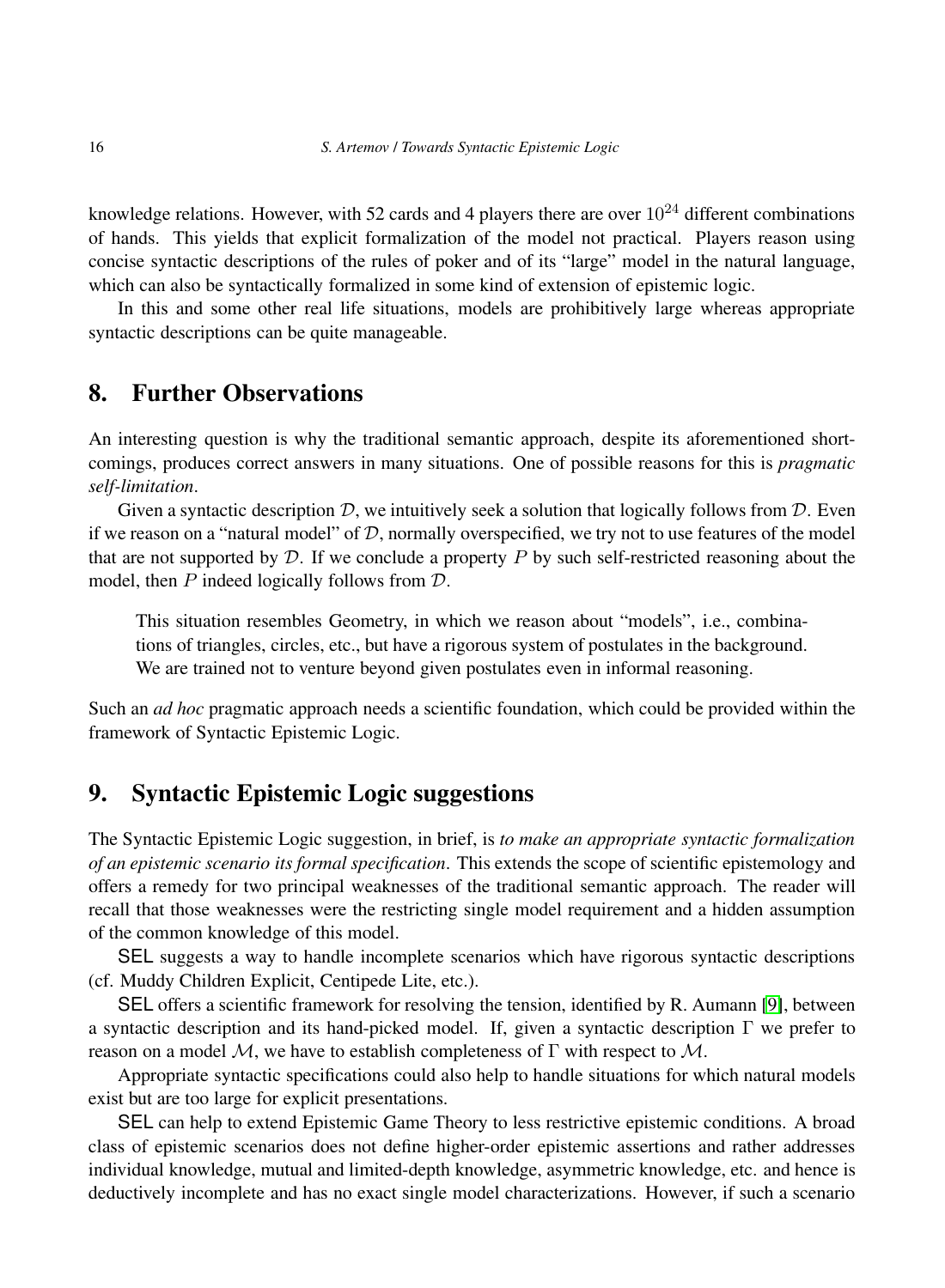allows a syntactic formulation, it can be handled scientifically by a variety of mathematical tools, including reasoning about its models.

Since the basic object in SEL is a syntactic description of an epistemic scenario rather than a specific model, there is room for a new syntactic theory of updates and belief revision.

## 10. Acknowledgements

The author is grateful to Adam Brandenburger, Alexandru Baltag, Johan van Benthem, Robert Constable, Melvin Fitting, Vladimir Krupski, Anil Nerode, Elena Nogina, Eoin Moore, Vincent Peluce, Tudor Protopopescu, Bryan Renne, Richard Shore, and Cagil Tasdemir for useful discussions. Special thanks to Karen Kletter for editing early versions of this text.

## <span id="page-16-5"></span>**References**

- <span id="page-16-6"></span>[1] Arieli I, Aumann R. The logic of backward induction. doi:10.2139/ssrn.2133302, 2012.
- [2] Artemov S. On Definitive Solutions of Strategic Games. Alexandru Baltag and Sonja Smets, eds. *Johan van Benthem on Logic and Information Dynamics*. Outstanding Contributions to Logic 5:487–507, Springer, 2014. doi: 10.1007/978-3-319-06025-5 17.
- <span id="page-16-0"></span>[3] Artemov S. Syntactic Epistemic Logic. *Book of Abstracts. 15th Congress of Logic, Methodology and Philosophy of Science, University of Helsinki, 2015*, 109–110.
- <span id="page-16-2"></span>[4] Artemov S. Hyperderivations. *The Hausdorff Trimester Program: Types, Sets and Constructions, Hausdorff Center for Mathematics, Bonn, 2018*. https://www.youtube.com/watch?v=kytYAi6Ln7U&t=1276s
- <span id="page-16-11"></span>[5] Artemov S, Nogina E. On completeness of epistemic theories. *The Bulletin of Symbolic Logic*, 24(2):232, 2018. https://doi.org/10.1017/bsl.2018.13.
- <span id="page-16-3"></span>[6] Aumann R. Agreeing to disagree. *The Annals of Statistics*, 4(6):1236–1239, 1976. https://doi.org/10.1214/aos/1176343654.
- <span id="page-16-4"></span>[7] Aumann R. Backward induction and common knowledge of rationality. *Games and Economic Behavior*, 8(1):6–19, 1995. https://doi.org/10.1016/S0899-8256(05)80015-6.
- <span id="page-16-10"></span>[8] Aumann R. Interactive epistemology I: Knowledge. *International Journal of Game Theory*, 28:263–300, 1999. https://doi.org/10.1007/s001820050111.
- <span id="page-16-1"></span>[9] Aumann R. Epistemic Logic: 5 Questions, 2010. Vincent F. Hendricks and Olivier Roy, eds. Automatic Press/VIP, pp. 21–33. ISBN 8792130240, 9788792130242
- <span id="page-16-8"></span>[10] Blackburn P, de Rijke M, Venema Y. Modal Logic. *Cambridge Tracts in Theoretical Computer Science*, 53, 2001.
- <span id="page-16-9"></span>[11] Blackburn P, van Benthem J. Modal logic: A semantic perspective. *Handbook of Modal Logic.* pp.1–84. *Studies in Logic and Practical Reasoning* 3, Elsevier, 2007. https://doi.org/10.1016/S1570-2464(07)80004-8
- <span id="page-16-7"></span>[12] Brandenburger A. The Language of Game Theory: Putting Epistemics Into the Mathematics of Games. World Scientific Publishing Company, 2014. ISSN 2251-2071.